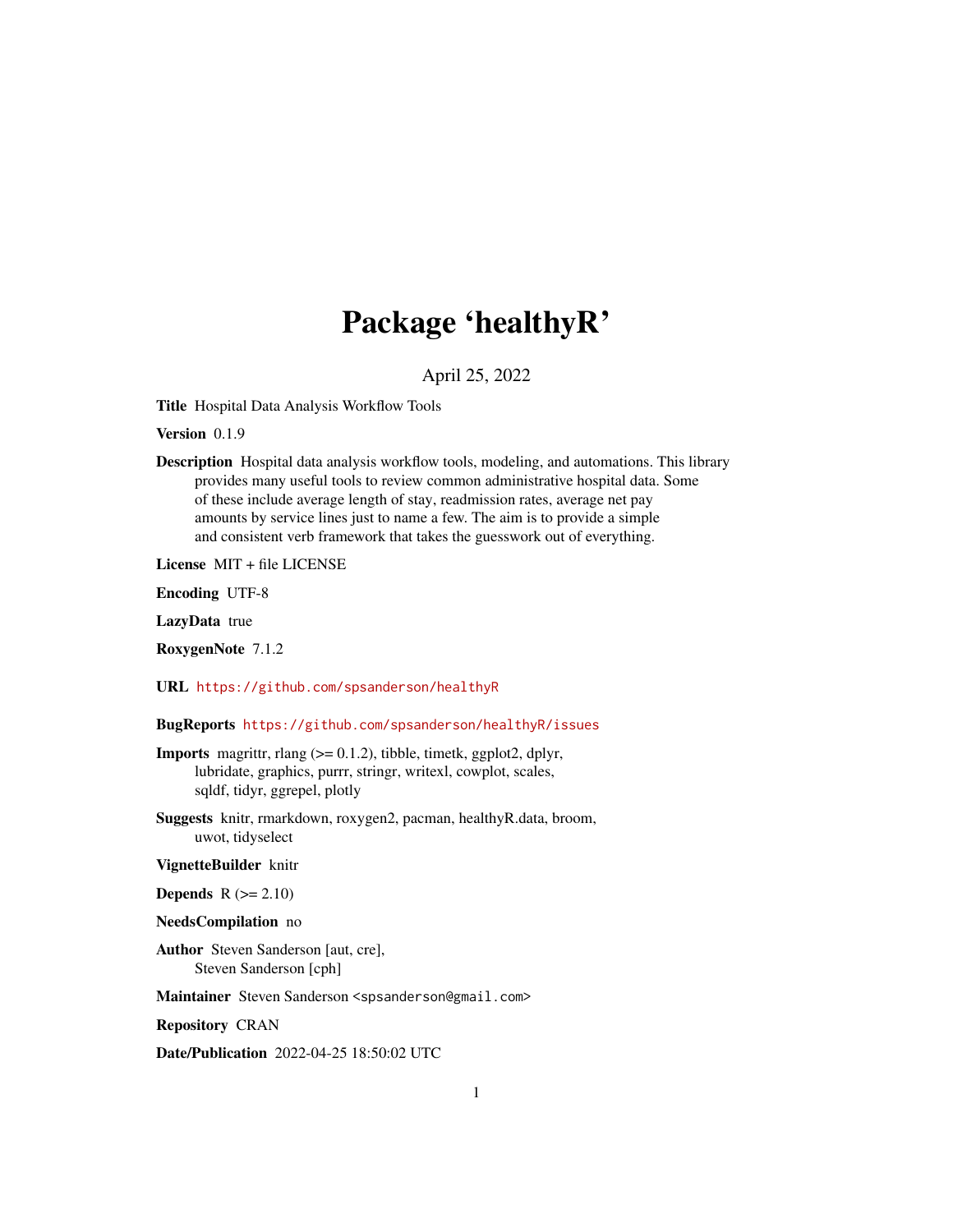# <span id="page-1-0"></span>R topics documented:

|       |                                                                                                                                                                                                                                                                                                                                     | $\overline{2}$ |
|-------|-------------------------------------------------------------------------------------------------------------------------------------------------------------------------------------------------------------------------------------------------------------------------------------------------------------------------------------|----------------|
|       | diverging $bar_p$ $\lbrack$ $\lbrack$ $\lbrack$ $\lbrack$ $\lbrack$ $\ldots$ $\lbrack \lbrack$ $\ldots$ $\lbrack \lbrack \lbrack$ $\lbrack$ $\ldots$ $\lbrack \lbrack$ $\lbrack$ $\lbrack$ $\lbrack$ $\lbrack$ $\lbrack$ $\lbrack$ $\lbrack$ $\lbrack$ $\lbrack$ $\lbrack$ $\lbrack$ $\lbrack$ $\lbrack$ $\lbrack$ $\lbrack$ $\lbr$ | 3              |
|       |                                                                                                                                                                                                                                                                                                                                     | 5              |
|       |                                                                                                                                                                                                                                                                                                                                     | 6              |
|       |                                                                                                                                                                                                                                                                                                                                     | $\overline{7}$ |
|       |                                                                                                                                                                                                                                                                                                                                     | 8              |
|       |                                                                                                                                                                                                                                                                                                                                     | 9              |
|       |                                                                                                                                                                                                                                                                                                                                     | <b>10</b>      |
|       |                                                                                                                                                                                                                                                                                                                                     | 11             |
|       |                                                                                                                                                                                                                                                                                                                                     | 13             |
|       |                                                                                                                                                                                                                                                                                                                                     | 14             |
|       |                                                                                                                                                                                                                                                                                                                                     | 15             |
|       | $\log_{10}$ ra_index_summary_tbl $\ldots \ldots \ldots \ldots \ldots \ldots \ldots \ldots \ldots \ldots \ldots \ldots$                                                                                                                                                                                                              | 17             |
|       |                                                                                                                                                                                                                                                                                                                                     | 18             |
|       |                                                                                                                                                                                                                                                                                                                                     | 19             |
|       |                                                                                                                                                                                                                                                                                                                                     | <b>20</b>      |
|       |                                                                                                                                                                                                                                                                                                                                     | 21             |
|       |                                                                                                                                                                                                                                                                                                                                     | 22             |
|       |                                                                                                                                                                                                                                                                                                                                     | 23             |
|       |                                                                                                                                                                                                                                                                                                                                     | 24             |
|       |                                                                                                                                                                                                                                                                                                                                     | 25             |
|       |                                                                                                                                                                                                                                                                                                                                     |                |
|       |                                                                                                                                                                                                                                                                                                                                     | - 26           |
|       |                                                                                                                                                                                                                                                                                                                                     | 27             |
|       |                                                                                                                                                                                                                                                                                                                                     | 28             |
|       |                                                                                                                                                                                                                                                                                                                                     | 30             |
|       |                                                                                                                                                                                                                                                                                                                                     | 31             |
|       | ts_readmit_rate_plt $\dots \dots \dots \dots \dots \dots \dots \dots \dots \dots \dots \dots \dots \dots \dots \dots \dots \dots$                                                                                                                                                                                                   | 33             |
|       |                                                                                                                                                                                                                                                                                                                                     | 34             |
|       |                                                                                                                                                                                                                                                                                                                                     | 35             |
|       |                                                                                                                                                                                                                                                                                                                                     |                |
|       |                                                                                                                                                                                                                                                                                                                                     |                |
| Index |                                                                                                                                                                                                                                                                                                                                     | 39             |

category\_counts\_tbl *Counts by Category*

# Description

Get the counts of a column by a particular grouping if supplied, otherwise just get counts of a column.

# Usage

```
category_counts_tbl(.data, .count_col, .arrange_value = TRUE, ...)
```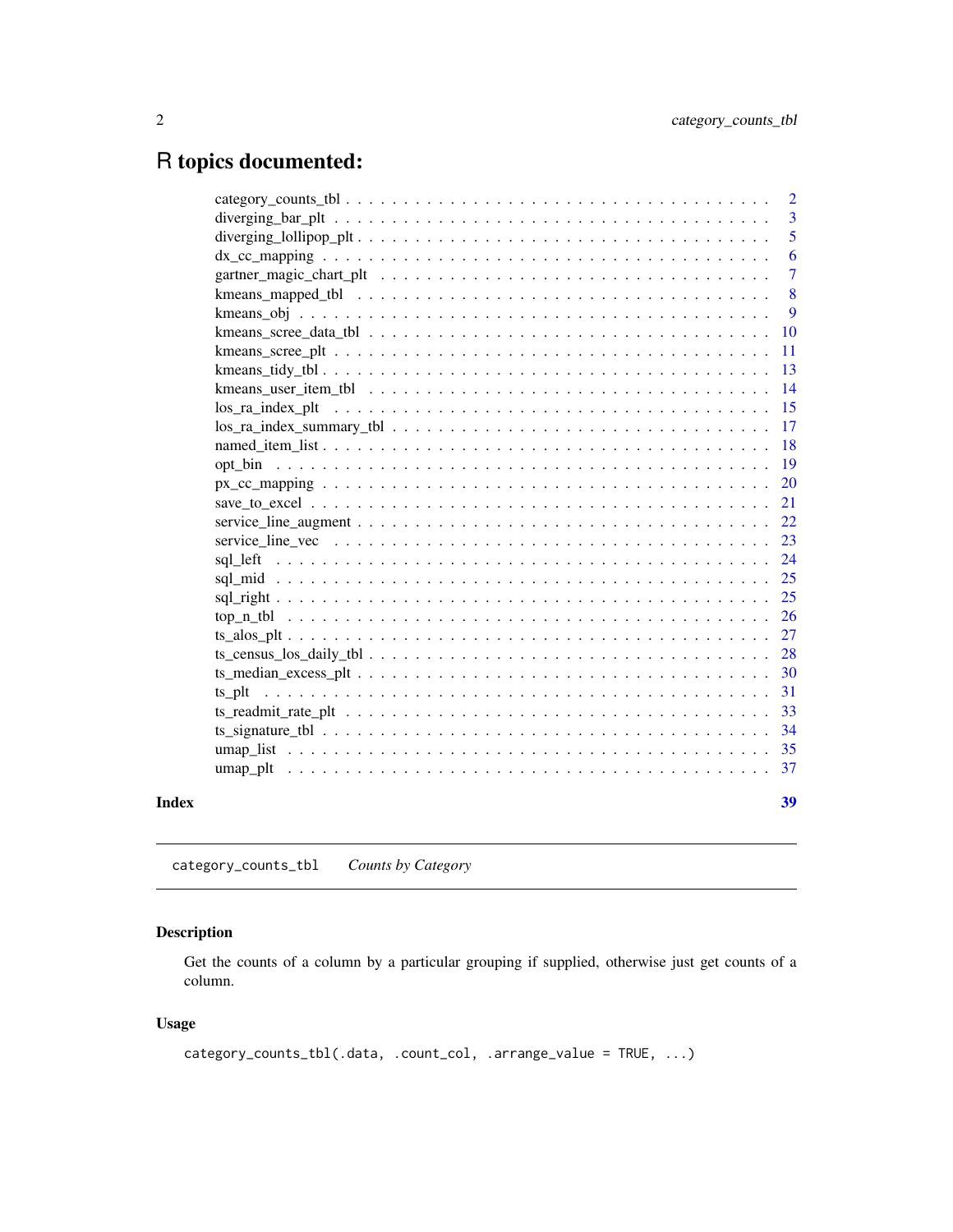# <span id="page-2-0"></span>Arguments

| .data      | The data.frame/tibble supplied.                                                                             |
|------------|-------------------------------------------------------------------------------------------------------------|
| .count_col | The column that has the values you want to count.                                                           |
|            | arrange_value Defaults to true, this will arrange the resulting tibble in descending order by<br>.count col |
| .          | Place the values you want to pass in for grouping here.                                                     |

# Details

- Requires a data.frame/tibble.
- Requires a value column, a column that is going to counted.

#### Author(s)

Steven P. Sanderson II, MPH

#### Examples

```
library(healthyR.data)
library(dplyr)
healthyR_data %>%
  category_counts_tbl(
    .count_col = payer_grouping
    , .arrange = TRUE
    , ip_op_flag
  \lambdahealthyR_data %>%
  category_counts_tbl(
    .count_col = ip_op_flag
    , .arrange_value = TRUE
    , service_line
  )
```
diverging\_bar\_plt *Diverging Bar Chart*

#### Description

Diverging Bars is a bar chart that can handle both negative and positive values. This can be implemented by a smart tweak with geom\_bar(). But the usage of geom\_bar() can be quite confusing. That's because, it can be used to make a bar chart as well as a histogram. Let me explain.

By default, geom\_bar() has the stat set to count. That means, when you provide just a continuous X variable (and no Y variable), it tries to make a histogram out of the data.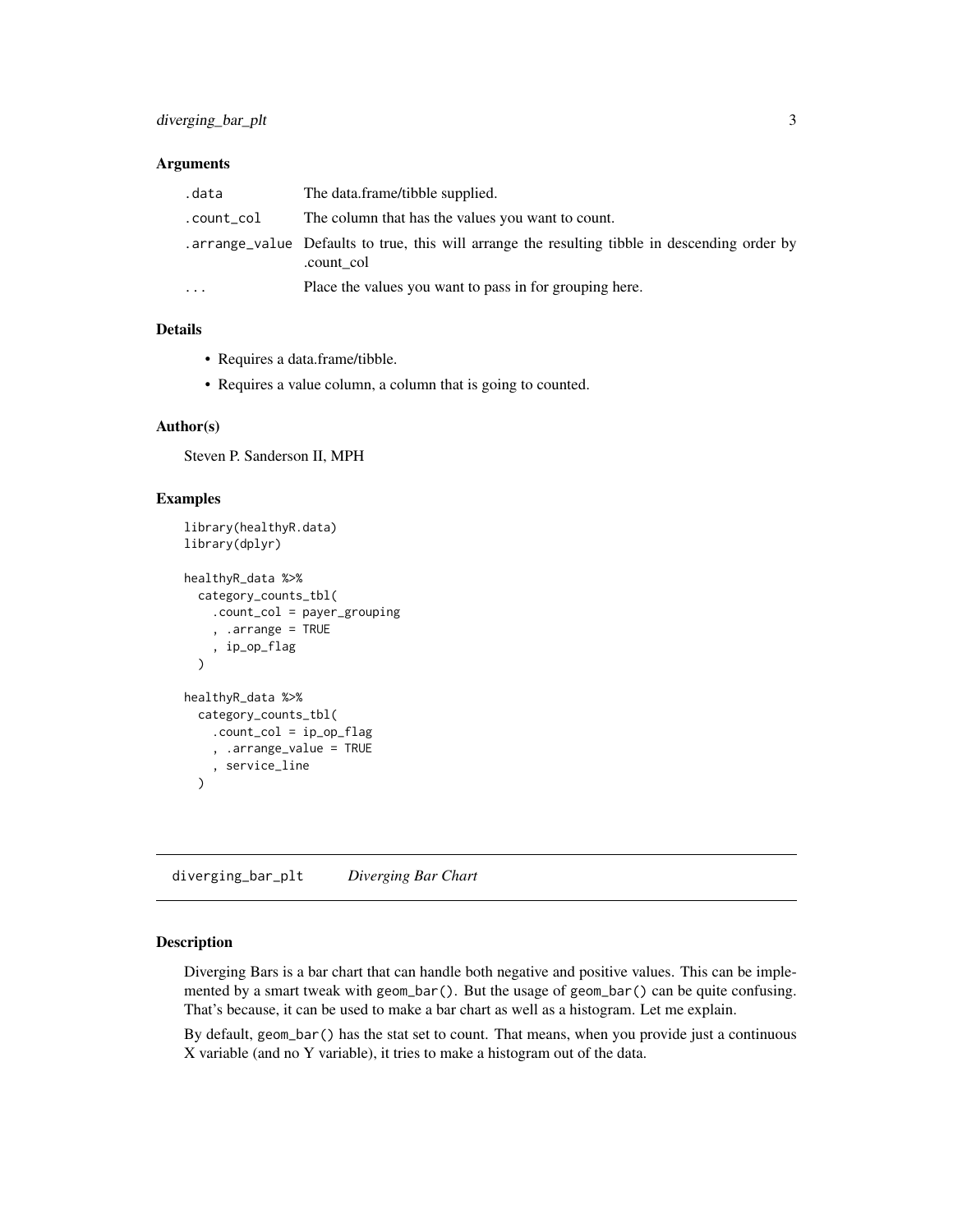In order to make a bar chart create bars instead of histogram, you need to do two things. Set stat  $=$  identity and provide both x and y inside aes() where, x is either character or factor and y is numeric. In order to make sure you get diverging bars instead of just bars, make sure, your categorical variable has 2 categories that changes values at a certain threshold of the continuous variable. In below example, the mpg from mtcars data set is normalized by computing the z score. Those vehicles with mpg above zero are marked green and those below are marked red.

# Usage

```
diverging_bar_plt(
  .data,
  .x_axis,
  .y_axis,
  .fill_col,
  .plot_title = NULL,
  .plot_subtitle = NULL,
  .plot_caption = NULL,
  .interactive = FALSE
\lambda
```
#### Arguments

| .data         | The data to pass to the function, must be a tibble/data.frame.                  |
|---------------|---------------------------------------------------------------------------------|
| .x_axis       | The data that is passed to the x-axis.                                          |
| .y_axis       | The data that is passed to the y-axis. This will also equal the parameter label |
| $fill_{col}$  | The column that will be used to fill the color of the bars.                     |
| .plot_title   | Default is NULL                                                                 |
|               | .plot_subtitle Default is NULL                                                  |
| .plot_caption | Default is NULL                                                                 |
| .interactive  | Default is FALSE. TRUE returns a plotly plot                                    |

# Details

This function takes only a few arguments and returns a ggplot2 object.

### Value

A plotly plot or a ggplot2 static plot

# Author(s)

Steven P. Sanderson II, MPH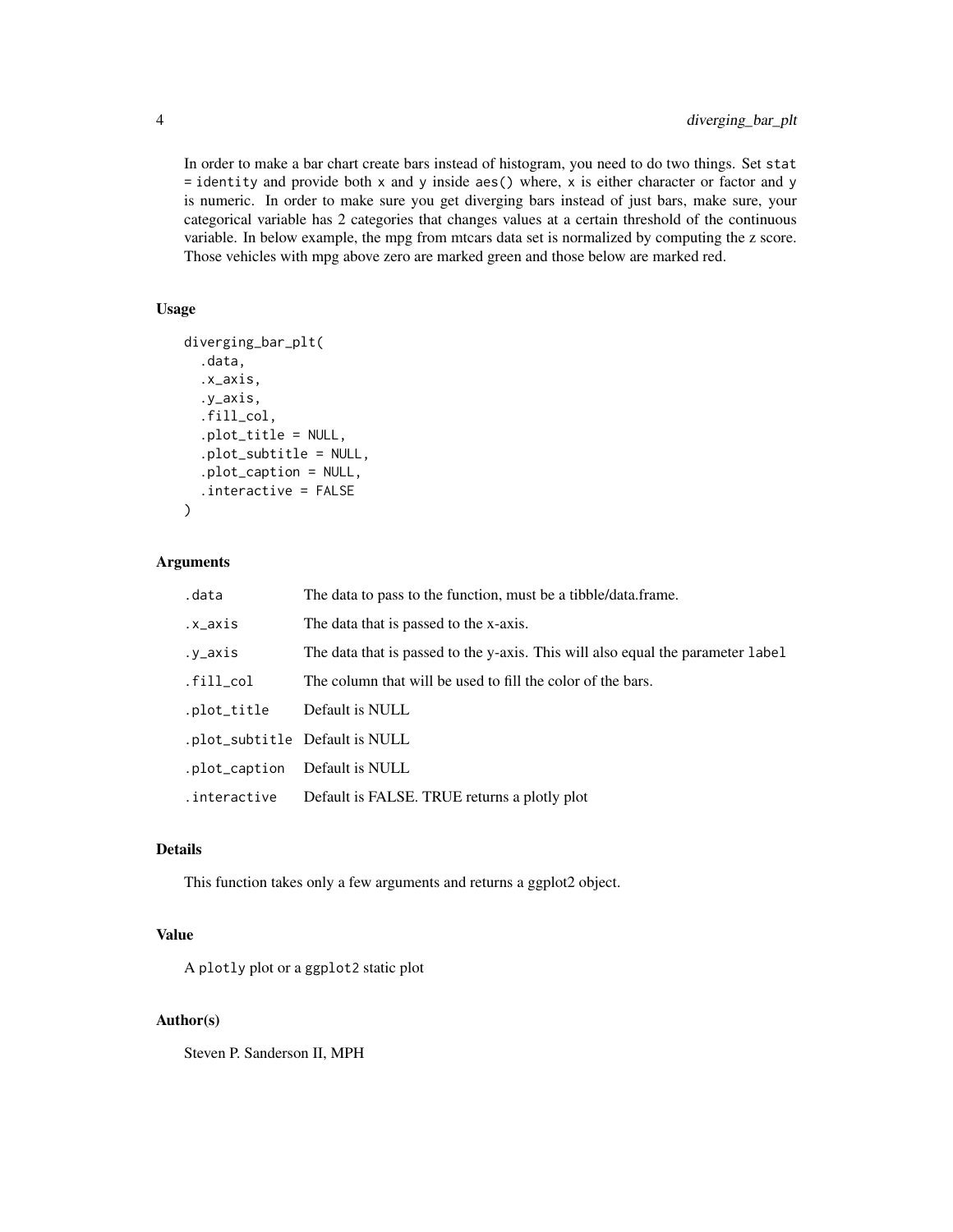# <span id="page-4-0"></span>diverging\_lollipop\_plt 5

#### Examples

```
suppressPackageStartupMessages(library(ggplot2))
```

```
data("mtcars")
mtcars$car_name <- rownames(mtcars)
mtcars$mpg_z <- round((mtcars$mpg - mean(mtcars$mpg))/sd(mtcars$mpg), 2)
mtcars$mpg_type <- ifelse(mtcars$mpg_z < 0, "below", "above")
mtcars <- mtcars[order(mtcars$mpg_z), ] # sort
mtcars$car_name <- factor(mtcars$car_name, levels = mtcars$car_name)
diverging_bar_plt(
 .data = mtcars
  , .x_axis = car_name, .y_axis = mpg_z, fill\_col = mpg\_type, .interactive = FALSE
\lambda
```
diverging\_lollipop\_plt

*Diverging Lollipop Chart*

# Description

This is a diverging lollipop function. Lollipop chart conveys the same information as bar chart and diverging bar. Except that it looks more modern. Instead of geom\_bar, I use geom\_point and geom\_segment to get the lollipops right. Let's draw a lollipop using the same data I prepared in the previous example of diverging bars.

#### Usage

```
diverging_lollipop_plt(
  .data,
  .x_axis,
  .y_axis,
  .plot_title = NULL,
  .plot_subtitle = NULL,
  .plot_caption = NULL,
  .interactive = FALSE
\lambda
```
#### Arguments

| .data   | The data to pass to the function, must be a tibble/data.frame.                     |
|---------|------------------------------------------------------------------------------------|
| .x axis | The data that is passed to the x-axis. This will also be the x and xend parameters |
|         | of the geom_segment                                                                |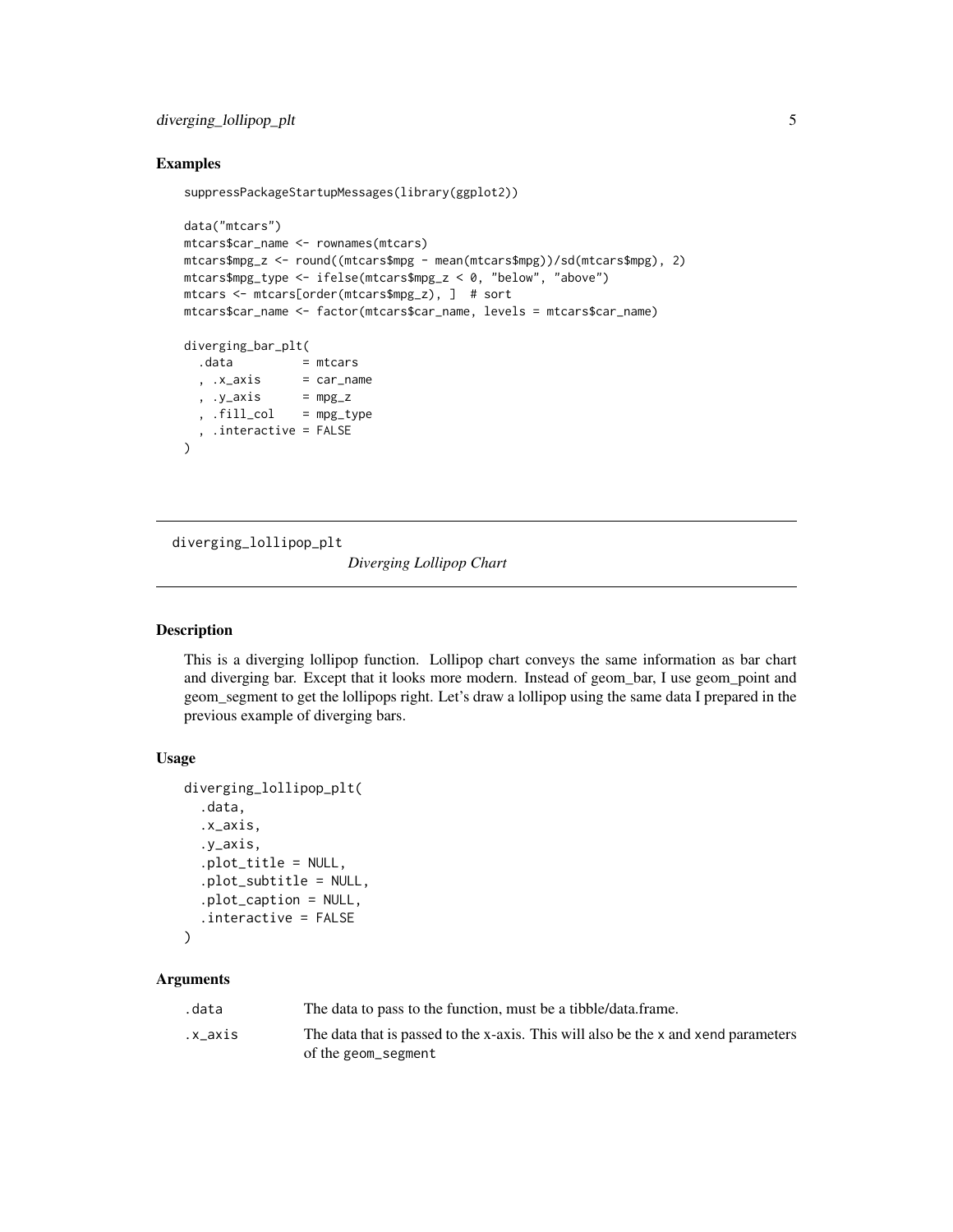<span id="page-5-0"></span>

| .y_axis     | The data that is passed to the y-axis. This will also equal the parameters of yend<br>and label |
|-------------|-------------------------------------------------------------------------------------------------|
| .plot_title | Default is NULL                                                                                 |
|             | .plot_subtitle Default is NULL                                                                  |
|             | .plot_caption Default is NULL                                                                   |
|             | . interactive Default is FALSE. TRUE returns a plotly plot                                      |

This function takes only a few arguments and returns a ggplot2 object.

#### Value

A plotly plot or a ggplot2 static plot

#### Author(s)

Steven P. Sanderson II, MPH

#### Examples

suppressPackageStartupMessages(library(ggplot2))

```
data("mtcars")
mtcars$car_name <- rownames(mtcars)
mtcars$mpg_z <- round((mtcars$mpg - mean(mtcars$mpg))/sd(mtcars$mpg), 2)
mtcars$mpg_type <- ifelse(mtcars$mpg_z < 0, "below", "above")
mtcars <- mtcars[order(mtcars$mpg_z), ] # sort
mtcars$car_name <- factor(mtcars$car_name, levels = mtcars$car_name)
diverging_lollipop_plt(.data = mtcars, .x_axis = car_name
, .y_axis = mpg_z)
```
dx\_cc\_mapping *Diagnosis to Condition Code Mapping file*

#### Description

A dataset containing the Diagnosis Code to AHRQ Condition Code Mapping that is used in helping to define service lines for inpatient discharges.

#### Usage

data(dx\_cc\_mapping)

# Format

A data frame with 86852 rows and 5 variables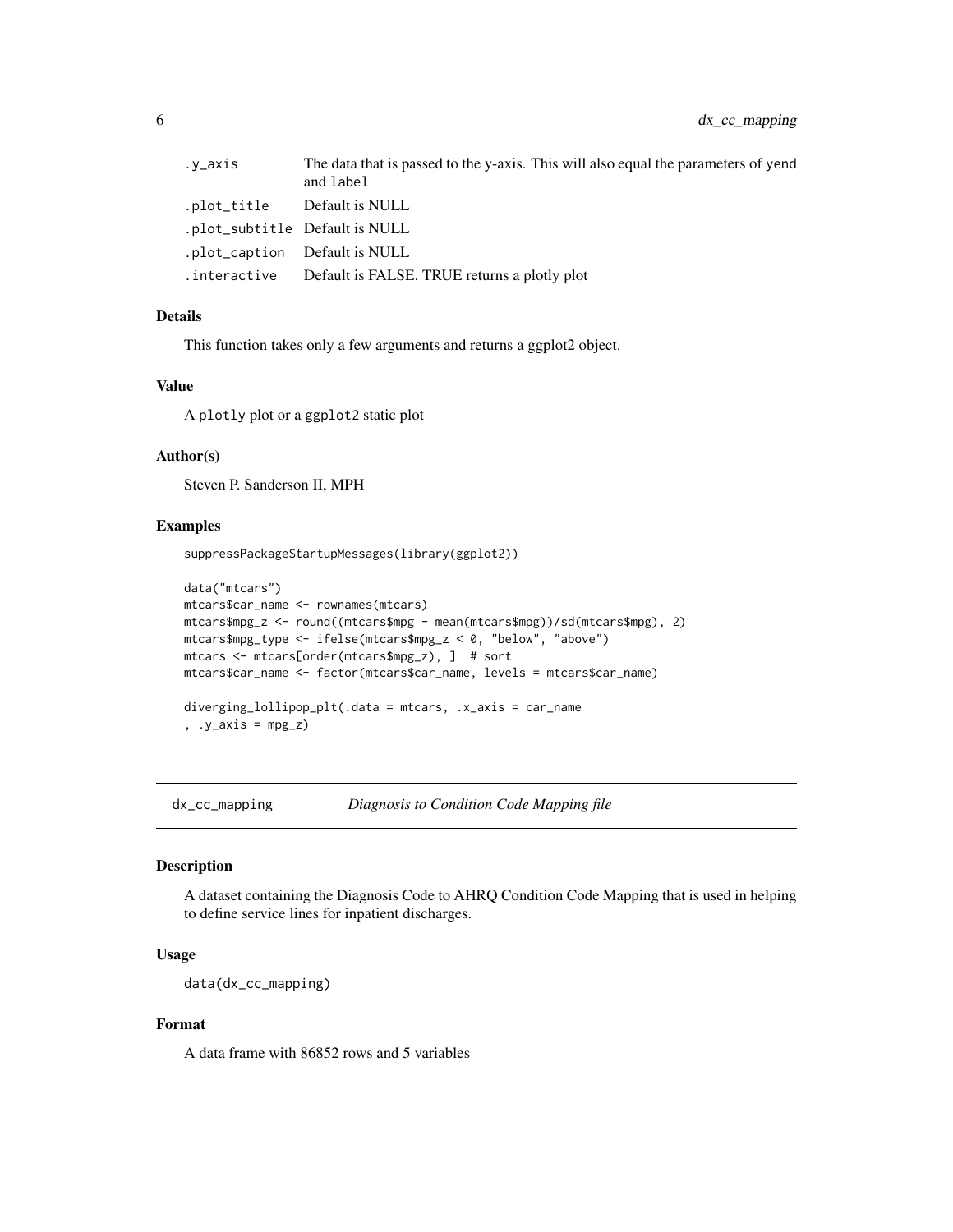- <span id="page-6-0"></span>• CC\_Code. DX\_1, DX\_2, ..., DX\_n
- CC\_Desc.  $DX_1$  = Conduction disorders,  $DX_n$  = description
- ICD\_Ver\_Flag. ICD Version 10 or 9
- ICDCode. ICD-9 ro ICD-10 Code
- Diagnosis. Long QT Syndrome

gartner\_magic\_chart\_plt

*Gartner Magic Chart - Plotting of two continuous variables*

# Description

Plot a Gartner Magic Chart of two continuous variables

# Usage

```
gartner_magic_chart_plt(
  .data,
  .x_col,
  .y_col,
  .y_lab,
  .x_lab,
  .plt_title,
  .tl_lbl,
  .tr_lbl,
  .br_lbl,
  .bl_lbl
)
```
### Arguments

| .data      | The data set you want to plot |
|------------|-------------------------------|
| .x_col     | The x-axis for the plot       |
| .y_col     | The y-axis for the plot       |
| .y_lab     | The y-axis label              |
| .x_lab     | The x-axis label              |
| .plt_title | The title of the plot         |
| .tl_lbl    | The top left label            |
| .tr_lbl    | The top right label           |
| .br_lbl    | The bottom right label        |
| .bl_lbl    | The bottom left label         |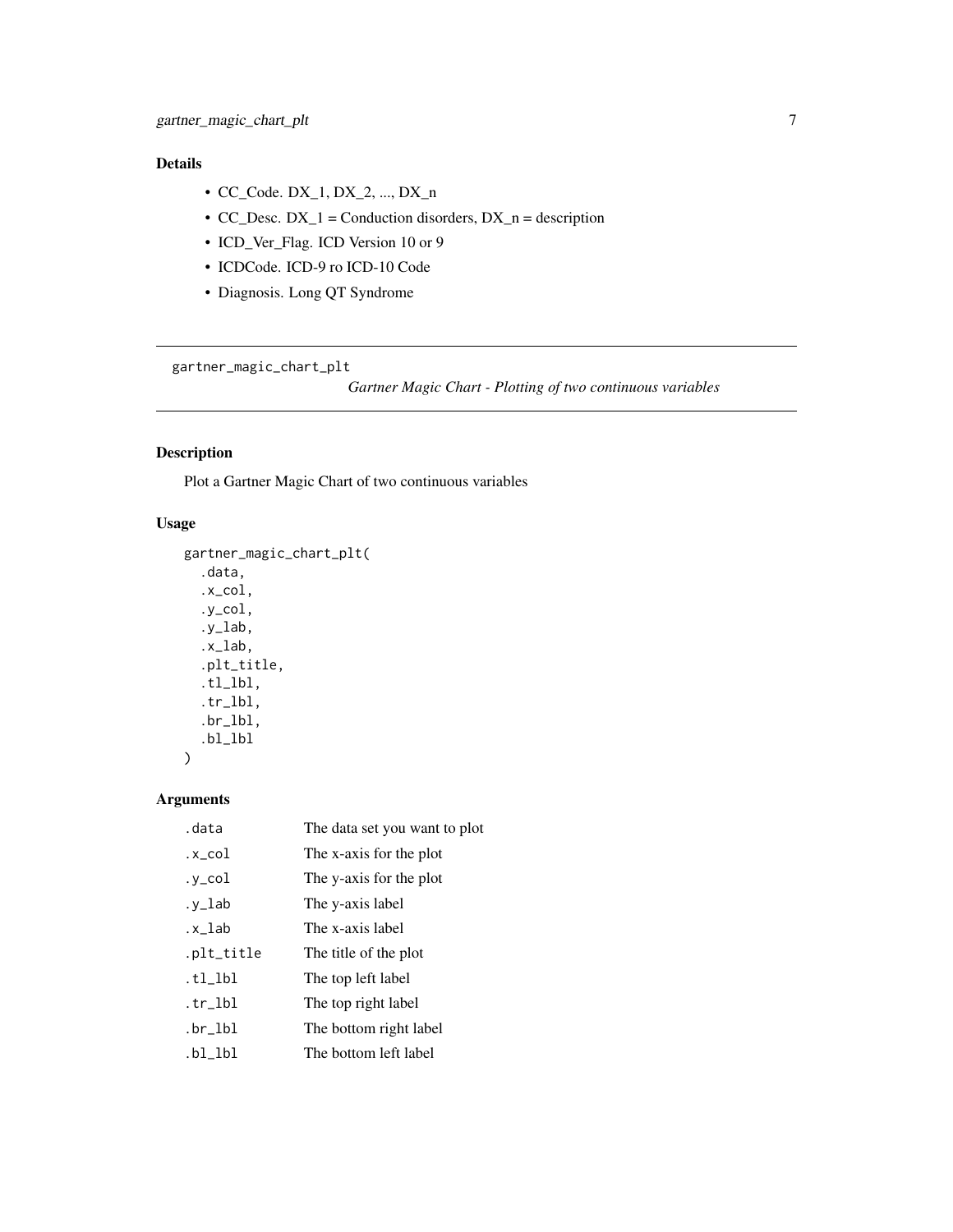<span id="page-7-0"></span>• Supply a data frame with at least two continuous variables to plot against each other

#### Value

A ggplot plot

#### Author(s)

Steven P. Sanderson II, MPH

#### Examples

```
gartner_magic_chart_plt(
 data = tibble::tibble(x = rnorm(100, 0, 1), y = rnorm(100, 0, 1)), .x\_col = x, .y_col = y
 , .x\_lab = "los", .y_lab = "ra"
  , .plt_title = "tst"
  , .tr_lbl = "High RA-LOS"
 , .tl_lbl = "High RA"
 , .bl_lbl = "Leader"
 , .br_lbl = "High LOS"
\overline{)}
```
<span id="page-7-1"></span>kmeans\_mapped\_tbl *K-Means Mapper*

#### Description

Create a tibble that maps the [kmeans\\_obj\(\)](#page-8-1) using [purrr::map\(\)](#page-0-0) to create a nested data.frame/tibble that holds n centers. This tibble will be used to help create a scree plot.

# Usage

```
kmeans_mapped_tbl(.data, .centers = 15)
```
#### Arguments

| .data    | You must have a tibble in the working environment from the kmeans_user_item_tbl() |
|----------|-----------------------------------------------------------------------------------|
| .centers | How many different centers do you want to try                                     |

#### Details

Takes in a single parameter of .centers. This is used to create the tibble and map the [kmeans\\_obj\(\)](#page-8-1) function down the list creating a nested tibble.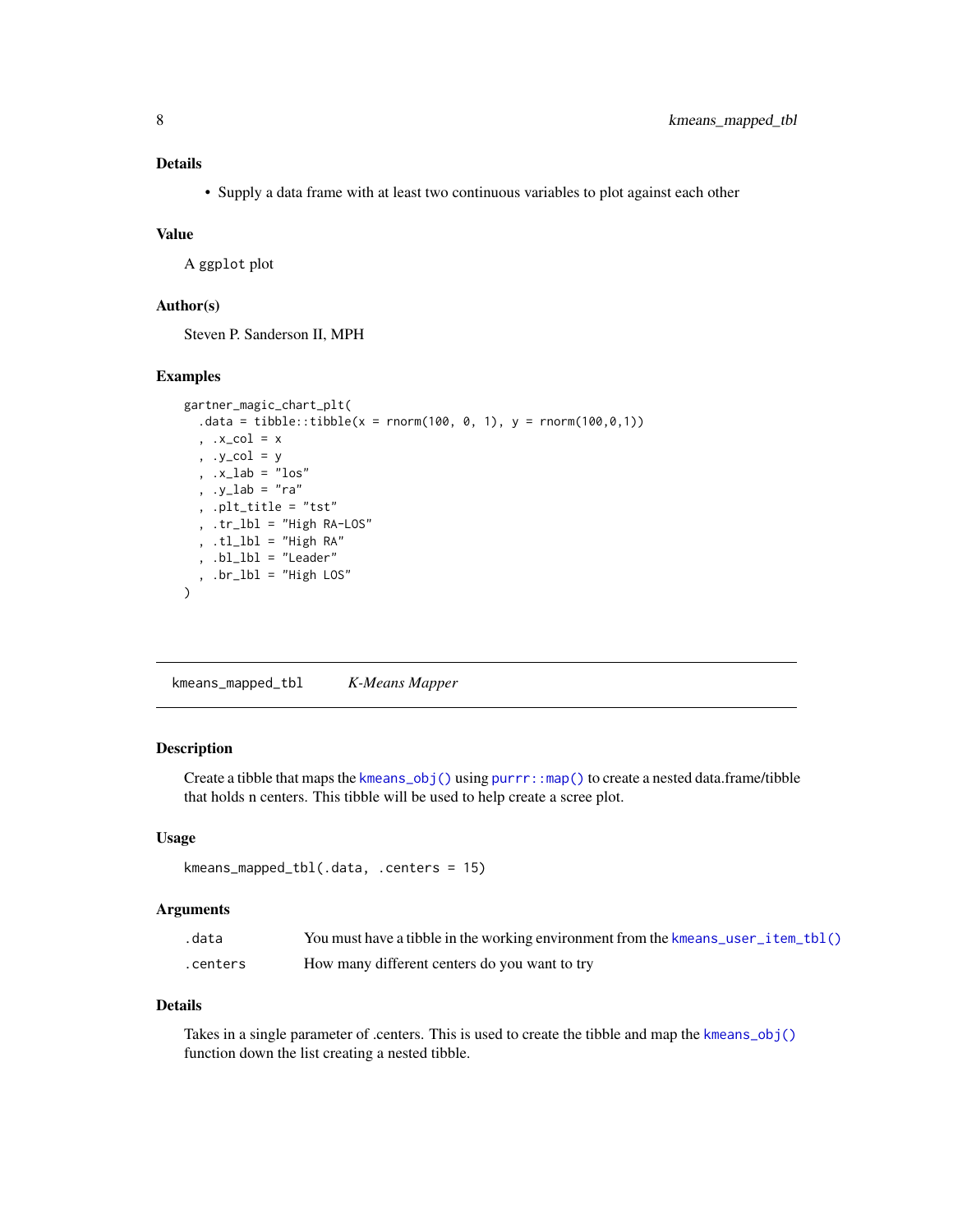<span id="page-8-0"></span>kmeans\_obj 9

# Value

A nested tibble

# Author(s)

Steven P. Sanderson II, MPH

# See Also

[https://en.wikipedia.org/wiki/Scree\\_plot](https://en.wikipedia.org/wiki/Scree_plot)

# Examples

```
library(healthyR.data)
library(dplyr)
data_tbl <- healthyR_data%>%
  filter(ip_op_flag == "I") %>%
  filter(payer_grouping != "Medicare B") %>%
  filter(payer_grouping != "?") %>%
  select(service_line, payer_grouping) %>%
  mutate(record = 1) %>%
  as_tibble()
ui_tbl <- kmeans_user_item_tbl(
  data = data_tbl
   , .row_input = service_line
   , .col_input = payer_grouping
   , .record_input = record
\lambda
```
kmeans\_mapped\_tbl(ui\_tbl)

<span id="page-8-1"></span>kmeans\_obj *K-Means Functions*

#### Description

Takes the output of the [kmeans\\_user\\_item\\_tbl\(\)](#page-13-1) function and applies the k-means algorithm to it using [stats::kmeans\(\)](#page-0-0)

# Usage

kmeans\_obj(.data, .centers = 5)

# Arguments

| .data    | The data that gets passed from kmeans_user_item_tbl() |
|----------|-------------------------------------------------------|
| .centers | How many initial centers to start with                |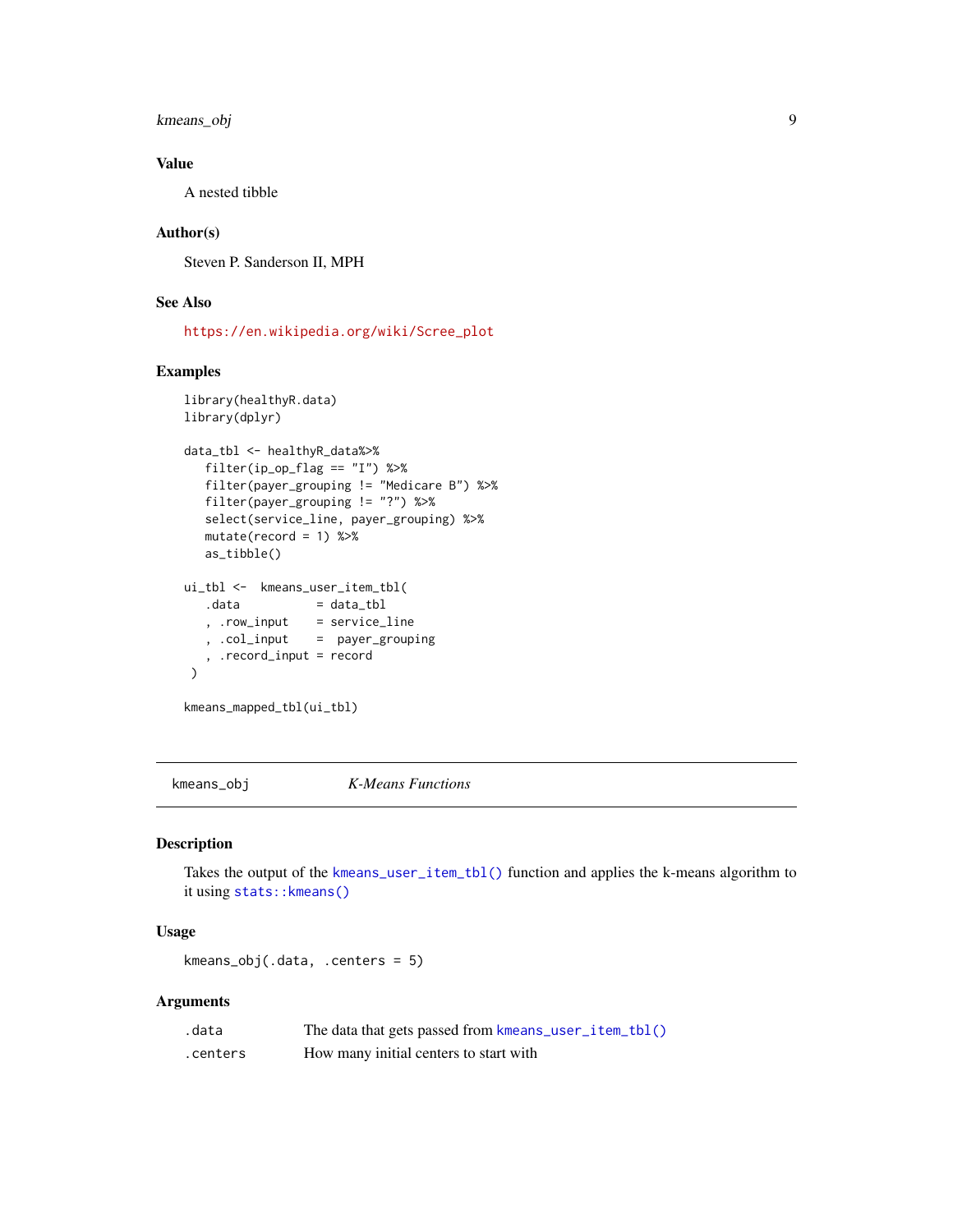<span id="page-9-0"></span>Uses the [stats::kmeans\(\)](#page-0-0) function and creates a wrapper around it.

#### Value

A stats k-means object

# Author(s)

Steven P. Sanderson II, MPH

#### Examples

```
library(healthyR.data)
library(dplyr)
data_tbl <- healthyR_data%>%
  filter(ip_op_flag == "I") %>%
  filter(payer_grouping != "Medicare B") %>%
  filter(payer_grouping != "?") %>%
  select(service_line, payer_grouping) %>%
  mutate(record = 1) %>%
  as_tibble()
kmeans_user_item_tbl(
  data = data_tbl
  , .row_input = service_line
                = payer_grouping
  , .record_input = record
) %>%
  kmeans_obj()
```
kmeans\_scree\_data\_tbl *K-Means Scree Plot Data Table*

# Description

Take data from the [kmeans\\_mapped\\_tbl\(\)](#page-7-1) and unnest it into a tibble for inspection and for use in the [kmeans\\_scree\\_plt\(\)](#page-10-1) function.

#### Usage

kmeans\_scree\_data\_tbl(.data)

#### Arguments

.data You must have a tibble in the working environment from the [kmeans\\_mapped\\_tbl\(\)](#page-7-1)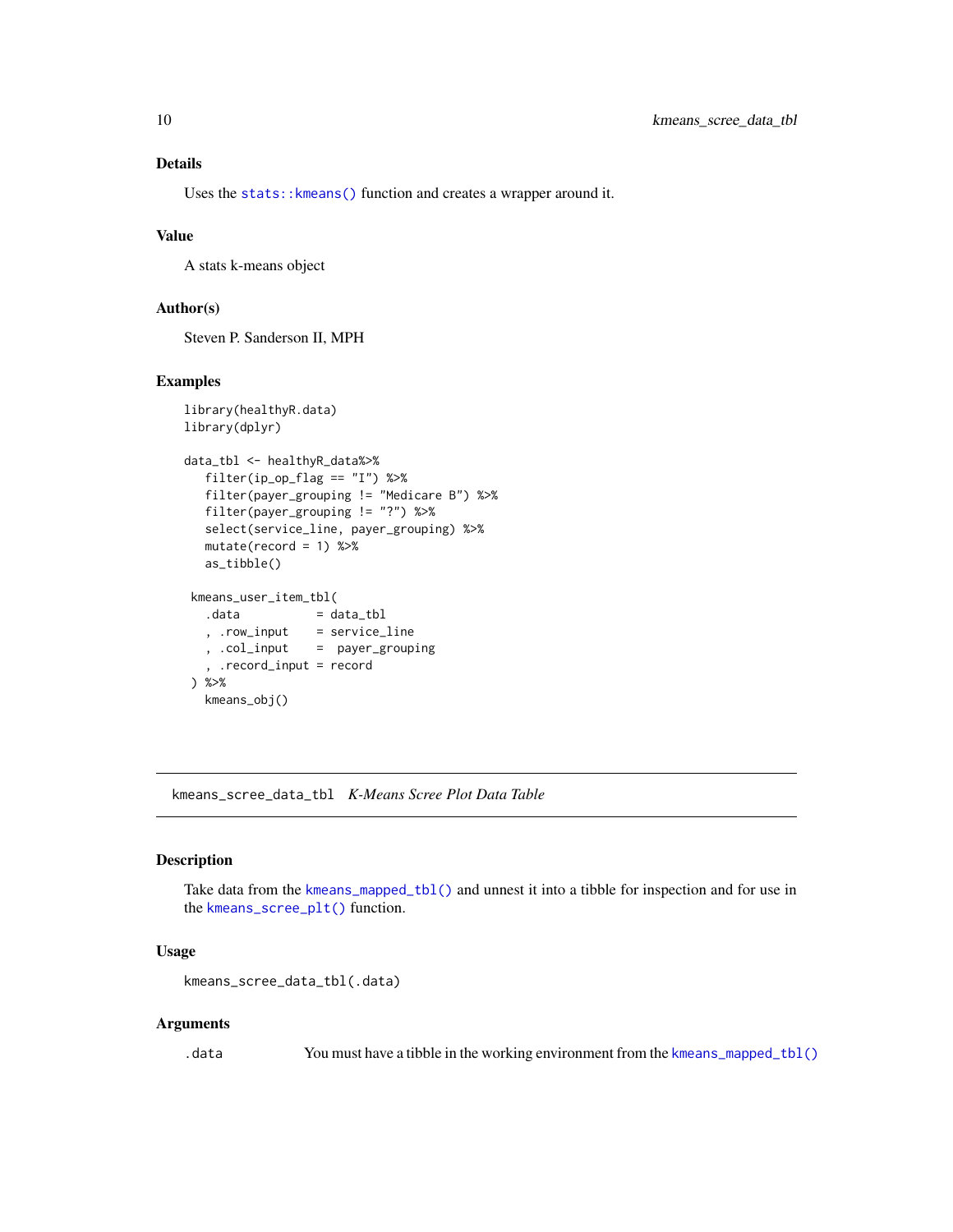<span id="page-10-0"></span>Takes in a single parameter of .data from [kmeans\\_mapped\\_tbl\(\)](#page-7-1) and transforms it into a tibble that is used for [kmeans\\_scree\\_plt\(\)](#page-10-1). It will show the values (tot.withinss) at each center.

#### Value

A nested tibble

#### Author(s)

Steven P. Sanderson II, MPH

#### Examples

```
library(healthyR.data)
library(dplyr)
data_tbl <- healthyR_data%>%
  filter(ip_op_flag == "I") %>%
  filter(payer_grouping != "Medicare B") %>%
  filter(payer_grouping != "?") %>%
  select(service_line, payer_grouping) %>%
  mutate(record = 1) %>%
  as_tibble()
ui_tbl <- kmeans_user_item_tbl(
  data = data_tbl
   , .row_input = service_line
  , .col_input = payer_grouping
   , .record_input = record
\mathcal{L}kmm_tbl <- kmeans_mapped_tbl(ui_tbl)
kmeans_scree_data_tbl(kmm_tbl)
```
<span id="page-10-1"></span>kmeans\_scree\_plt *K-Means Scree Plot*

#### Description

Create a scree-plot from the [kmeans\\_mapped\\_tbl\(\)](#page-7-1) function.

#### Usage

kmeans\_scree\_plt(.data)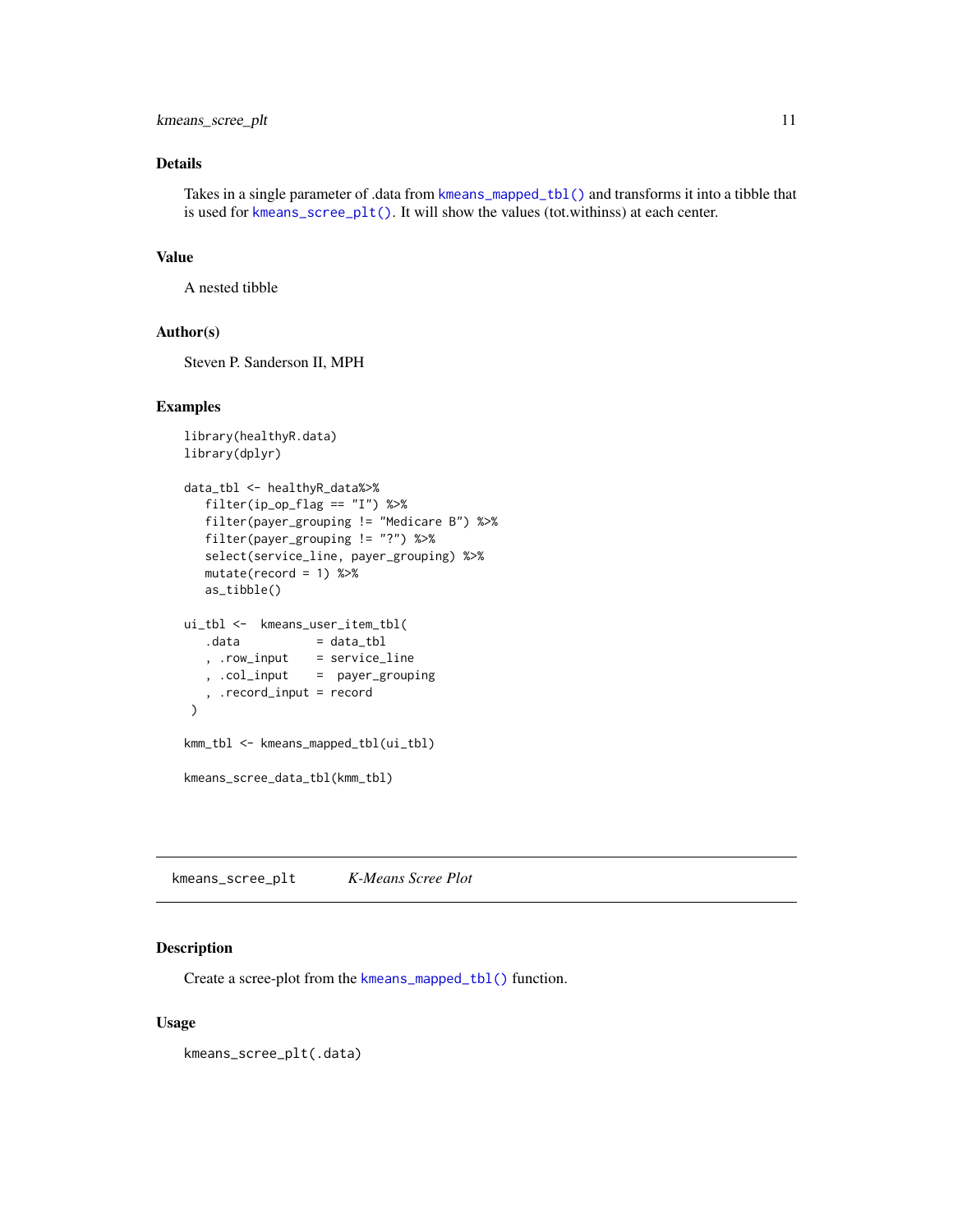# <span id="page-11-0"></span>Arguments

# Details

Outputs a scree-plot

#### Value

A ggplot2 plot

#### Author(s)

Steven P. Sanderson II, MPH

# See Also

[https://en.wikipedia.org/wiki/Scree\\_plot](https://en.wikipedia.org/wiki/Scree_plot)

### Examples

```
library(healthyR.data)
library(dplyr)
data_tbl <- healthyR_data%>%
  filter(ip_op_flag == "I") %>%
  filter(payer_grouping != "Medicare B") %>%
   filter(payer_grouping != "?") %>%
   select(service_line, payer_grouping) %>%
  mutate(record = 1) %>%
  as_tibble()
ui_tbl <- kmeans_user_item_tbl(
   .data = data_tbl<br>, .row_input = service_
                  = service_line
   , .col_input = payer_grouping
   , .record_input = record
 \mathcal{L}kmm_tbl <- kmeans_mapped_tbl(ui_tbl)
kmeans_scree_plt(.data = kmm_tbl)
```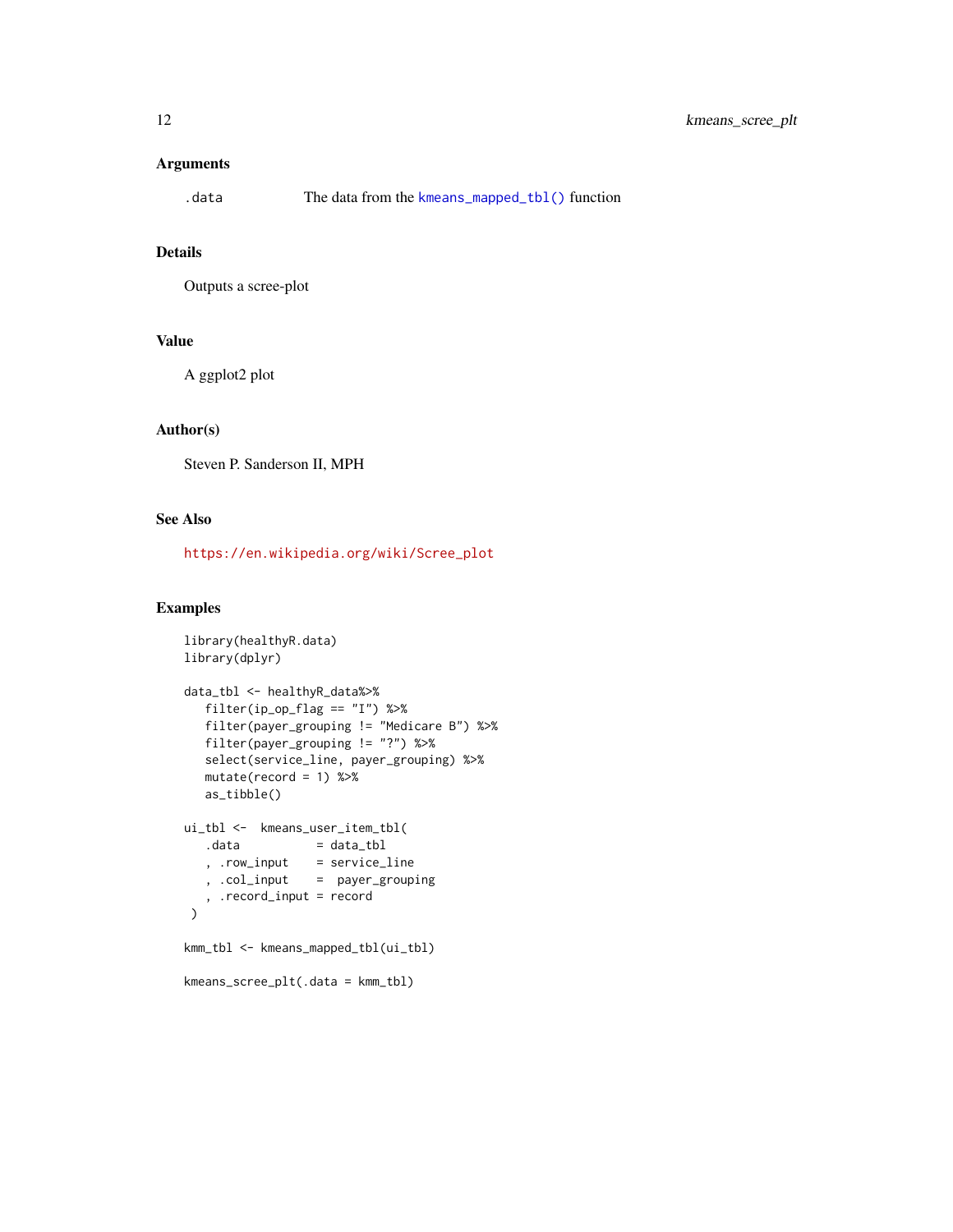<span id="page-12-0"></span>kmeans\_tidy\_tbl *K-Means tidy Functions*

#### Description

K-Means tidy functions

# Usage

```
kmeans_tidy_tbl(.kmeans_obj, .data, .tidy_type = "tidy")
```
# Arguments

| .kmeans_obi | A stats:: kmeans() object                                |
|-------------|----------------------------------------------------------|
| .data       | The user item tibble created from kmeans_user_item_tbl() |
| .tidy_type  | "tidy","glance", or "augment"                            |

# Details

Takes in a k-means object and its associated user item tibble and then returns one of the items asked for. Either: [broom::tidy\(\)](#page-0-0), [broom::glance\(\)](#page-0-0) or [broom::augment\(\)](#page-0-0). The function defaults to [broom::tidy\(\)](#page-0-0).

# Value

A tibble

#### Author(s)

Steven P. Sanderson II, MPH

# Examples

```
library(healthyR.data)
library(dplyr)
library(broom)
data_tbl <- healthyR_data%>%
   filter(ip_op_flag == "I") %>%
   filter(payer_grouping != "Medicare B") %>%
   filter(payer_grouping != "?") %>%
   select(service_line, payer_grouping) %>%
   mutate(record = 1) %>%
   as_tibble()
 uit_tbl <- kmeans_user_item_tbl(
                  = data_{\text{ubl}}, .row_input = service_line
```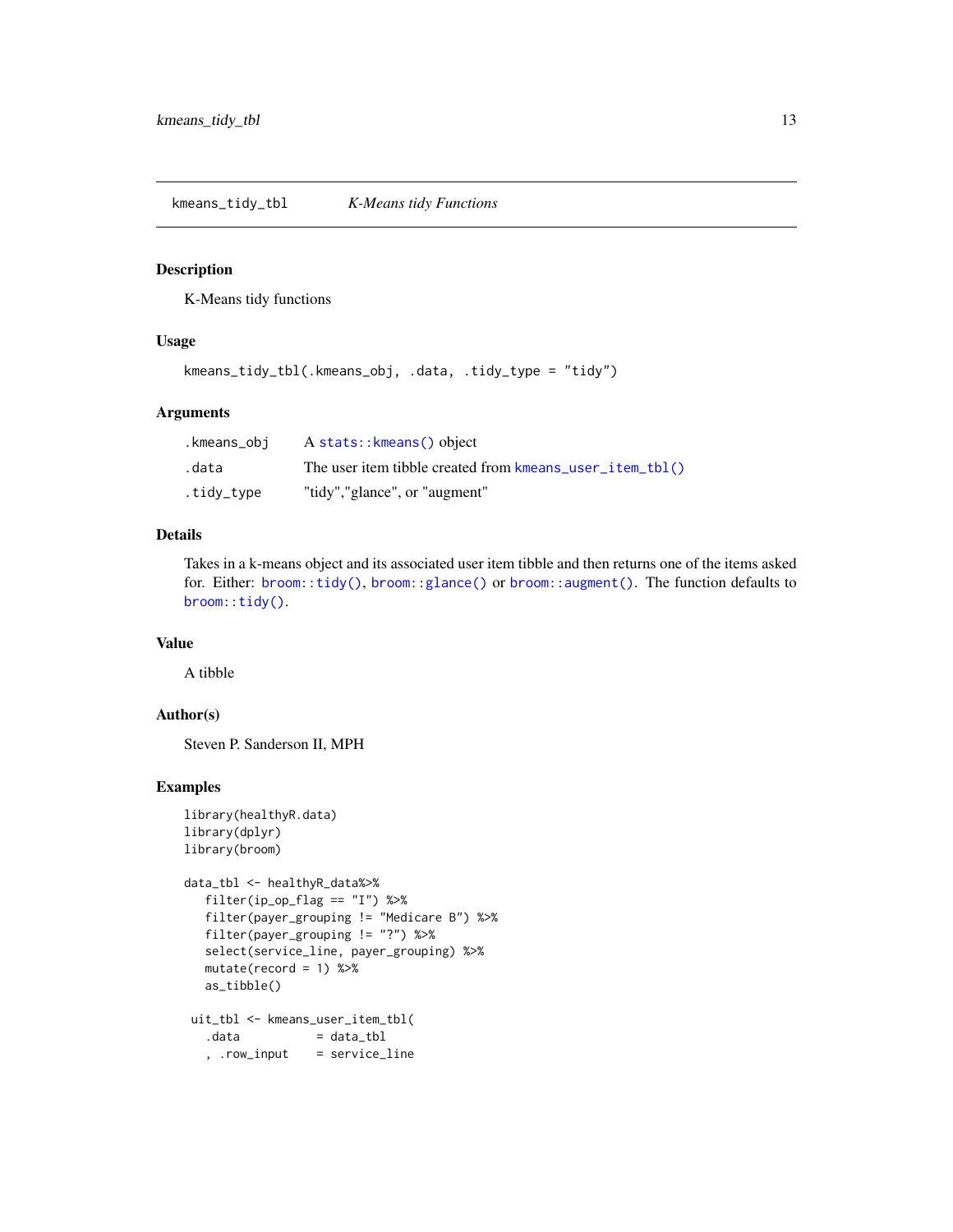```
, .col_input = payer_grouping
  , .record_input = record
)
km_obj <- kmeans_obj(uit_tbl)
kmeans_tidy_tbl(
 .kmeans_obj = km_obj
 , data = uit_tbl, .tidy_type = "augment"
\mathcal{L}kmeans_tidy_tbl(
 .kmeans_obj = km_obj
  , .data = uit_tbl, .tidy_type = "glance"
\lambdakmeans_tidy_tbl(
 .kmeans_obj = km_obj
 , .data = uit_tbl, .tidy_type = "tidy"
) %>%
 glimpse()
```
<span id="page-13-1"></span>kmeans\_user\_item\_tbl *K-Means Functions*

# Description

Takes in a data.frame/tibble and transforms it into an aggregated/normalized user-item tibble of proportions. The user will need to input the parameters for the rows/user and the columns/items.

#### Usage

```
kmeans_user_item_tbl(.data, .row_input, .col_input, .record_input)
```
#### Arguments

| .data         | The data that you want to transform                                                           |
|---------------|-----------------------------------------------------------------------------------------------|
| .row_input    | The column that is going to be the row (user)                                                 |
| .col_input    | The column that is going to be the column (item)                                              |
| .record_input | The column that is going to be summed up for the aggregattion and normaliza-<br>tion process. |

<span id="page-13-0"></span>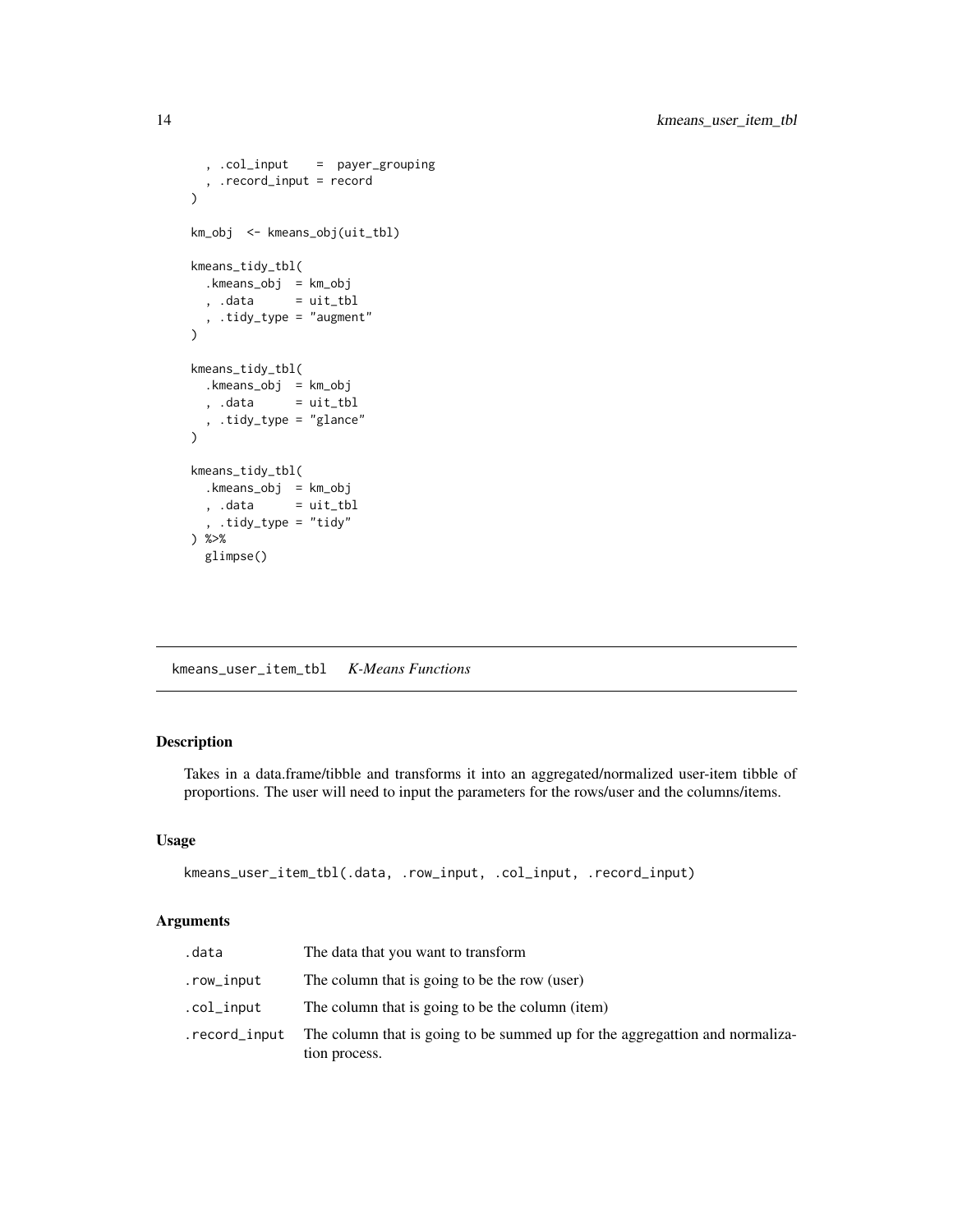<span id="page-14-0"></span>This function should be used before using a k-mean model. This is commonly referred to as a user item matrix because "users" tend to be on the rows and "items" (e.g. orders) on the columns. You must supply a column that can be summed for the aggregation and normalization process to occur.

# Value

A aggregated/normalized user item tibble

#### Author(s)

Steven P. Sanderson II, MPH

#### Examples

```
library(healthyR.data)
library(dplyr)
data_tbl <- healthyR_data%>%
  filter(ip_op_flag == "I") %>%
  filter(payer_grouping != "Medicare B") %>%
  filter(payer_grouping != "?") %>%
  select(service_line, payer_grouping) %>%
  mutate(record = 1) %>%
  as_tibble()
kmeans_user_item_tbl(
  data = data_tbl
  , .row_input = service_line
   , .col_input = payer_grouping
   , .record_input = record
\lambda
```
los\_ra\_index\_plt *Plot LOS and Readmit Index with Variance*

#### Description

Plot the index of the length of stay and readmit rate against each other along with the variance

#### Usage

```
los_ra_index_plt(.data)
```
#### Arguments

.data The data supplied from  $los\_ra\_index\_summary\_tol()$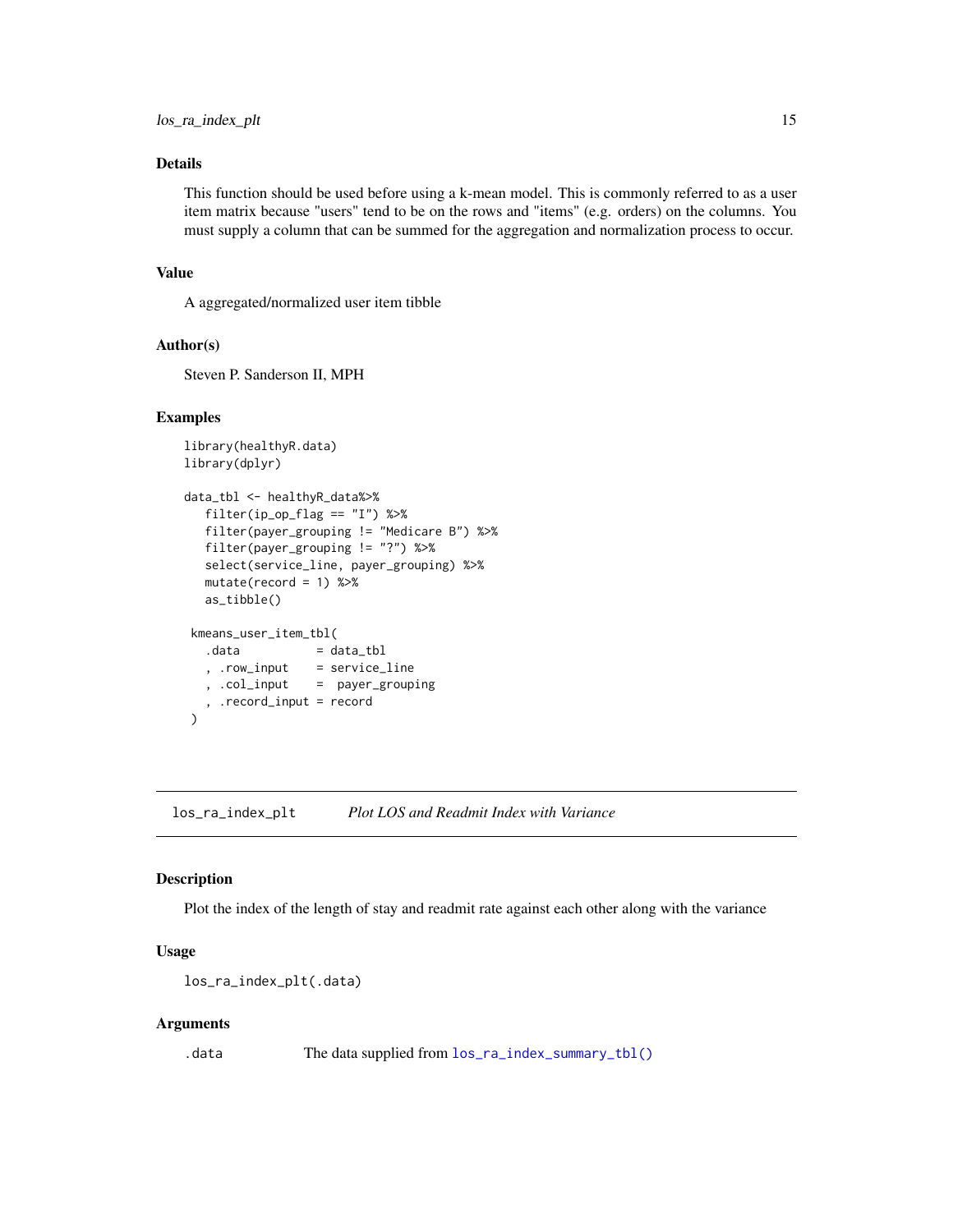- Expects a tibble
- Expects a Length of Stay and Readmit column, must be numeric
- Uses cowplot to stack plots

# Value

A patchwork ggplot2 plot

# Author(s)

Steven P. Sanderson II, MPH

# Examples

```
suppressPackageStartupMessages(library(dplyr))
data_tbl <- tibble(
  "alos" = runif(186, 1, 20)<br>"elos" = runif(186, 1, 17)
  , "elos" = runif(186, 1, 17)
  , "readmit_rate" = runif(186, 0, .25)
  , "readmit_rate_bench" = runif(186, 0, .2)
\lambdalos_ra_index_summary_tbl(
  .data = data_tbl<br>, .max_los = 15<br>, .alos_col = alos<br>, .elos_col = elos
  , .max_loss, .alos_col
  , .elos_col
  , .readmit_rate = readmit_rate
   , .readmit_bench = readmit_rate_bench
) %>%
  los_ra_index_plt()
los_ra_index_summary_tbl(
  .data = data_tbl
  , .max_los = 10<br>, .alos_col = alos<br>, .elos_col = elos
  , .alos_col
  , .elos_col
  , .readmit_rate = readmit_rate
  , .readmit_bench = readmit_rate_bench
) %>%
  los_ra_index_plt()
```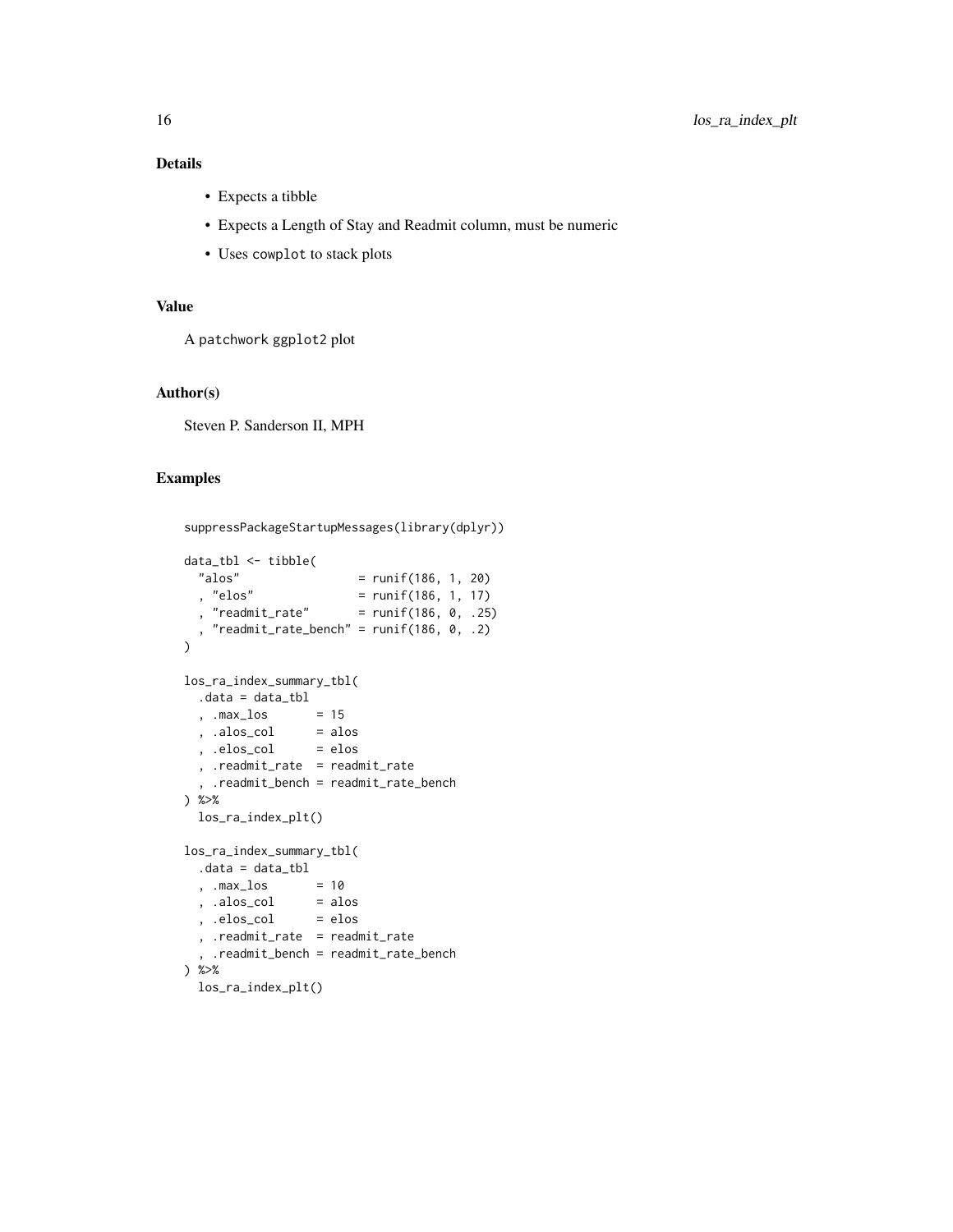<span id="page-16-1"></span><span id="page-16-0"></span>los\_ra\_index\_summary\_tbl

*Make LOS and Readmit Index Summary Tibble*

### Description

Create the length of stay and readmit index summary tibble

#### Usage

```
los_ra_index_summary_tbl(
  .data,
  .max_loss = 15,.alos_col,
  .elos_col,
  .readmit_rate,
  .readmit_bench
)
```
# Arguments

| .data         | The data you are going to analyze.                                                                                                                                                             |
|---------------|------------------------------------------------------------------------------------------------------------------------------------------------------------------------------------------------|
| .max_los      | You can give a maximum LOS value. Lets say you typically do not see los over<br>15 days, you would then set .max_los to 15 and all values greater than .max_los<br>will be grouped to .max_los |
| .alos_col     | The Average Length of Stay column                                                                                                                                                              |
| .elos_col     | The Expected Length of Stay column                                                                                                                                                             |
| .readmit_rate | The Actual Readmit Rate column                                                                                                                                                                 |
|               | . readmit_bench The Expected Readmit Rate column                                                                                                                                               |

#### Details

- Expects a tibble
- Expects the following columns and there should only be these 4
	- Length Of Stay Actual Should be an integer
	- Length Of Stacy Benchmark Should be an integer
	- $-$  Readmit Rate Actual Should be  $0/1$  for each record,  $1 =$  readmitted, 0 did not.
	- Readmit Rate Benchmark Should be a percentage from the benchmark file.
- This will add a column called visits that will be the count of records per length of stay from 1 to .max\_los
- The .max\_los param can be left blank and the function will default to 15. If this is not a good default and you don't know what it should be then set it to 75 percentile from the [stats::quantile\(\)](#page-0-0) function using the defaults, like so .max\_los = stats::quantile(data\_tbl\$alos)[[4]]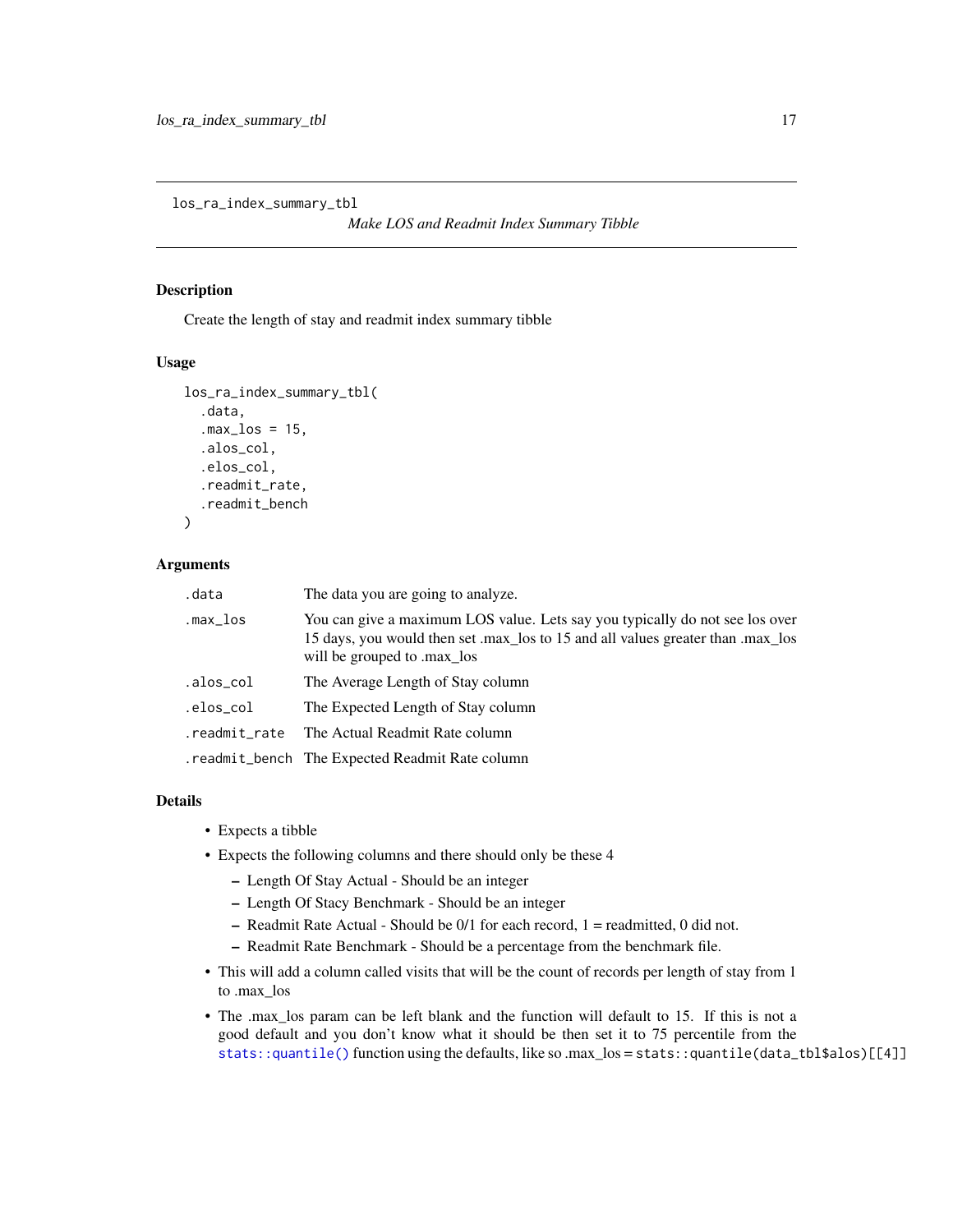- <span id="page-17-0"></span>• Uses all data to compute variance, if you want it for a particular time frame you will have to filter the data that goes into the .data argument. It is suggested to use [timetk::filter\\_by\\_time\(\)](#page-0-0)
- The index is computed as the excess of the length of stay or readmit rates over their respective expectations.

#### Value

A tibble

# Author(s)

Steven P. Sanderson II, MPH

#### Examples

```
suppressPackageStartupMessages(library(dplyr))
```

```
data_tbl <- tibble(
  "alos" = runif(186, 1, 20)<br>, "elos" = runif(186, 1, 17)
                     = runif(186, 1, 17)"readmit_rate" = runif(186, 0, .25)"readmit_bench" = runif(186, 0, .2)\overline{)}los_ra_index_summary_tbl(
  .data = data_tbl
  , .max\_{\text{los}} = 15
  , a \log_{10} = a \log_{10}, .elos_col = elos
  , .readmit_rate = readmit_rate
  , .readmit_bench = readmit_bench
\mathcal{L}los_ra_index_summary_tbl(
  .data = data_tbl
  , .max\_{\text{los}} = 10
  , .alos_col = alos
  , .elos_col = elos
  , .readmit_rate = readmit_rate
  , .readmit_bench = readmit_bench
\overline{)}
```
named\_item\_list *Tibble to named list*

#### Description

Takes in a data.frame/tibble and creates a named list from a supplied grouping variable. Can be used in conjunction with [save\\_to\\_excel\(\)](#page-20-1) to create a new sheet for each group of data.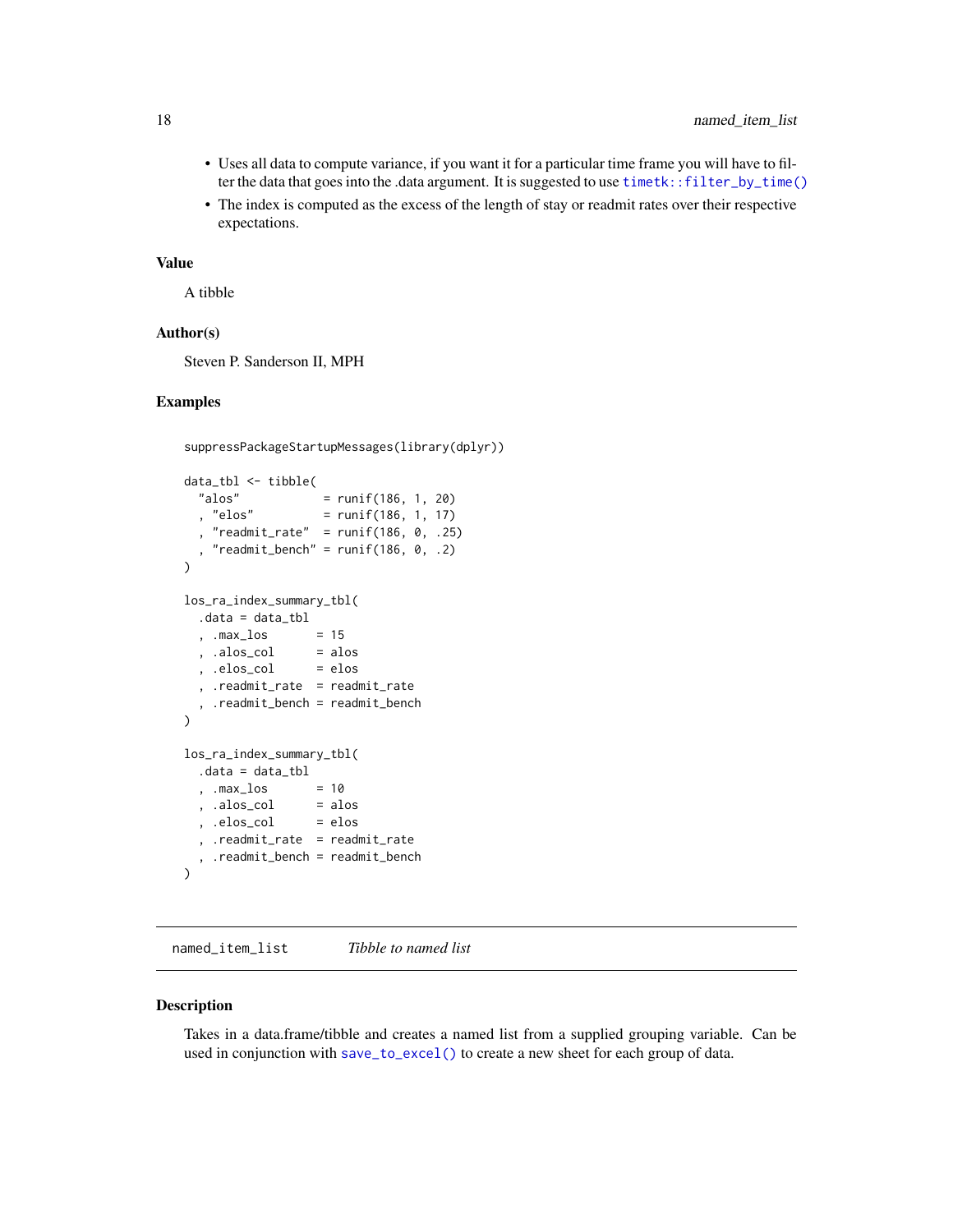#### <span id="page-18-0"></span>opt\_bin the contract of the contract of the contract of the contract of the contract of the contract of the contract of the contract of the contract of the contract of the contract of the contract of the contract of the co

# Usage

```
named_item_list(.data, .group_col)
```
# Arguments

| .data      | The data frame/tibble.                  |
|------------|-----------------------------------------|
| .group_col | The column that contains the groupings. |

### Details

• Requires a data.frame/tibble and a grouping column.

# Author(s)

Steven P. Sanderson II, MPH

# Examples

library(healthyR.data)

```
df <- healthyR_data
df_list <- named_item_list(.data = df, .group_col = service_line)
df_list
```
opt\_bin *Get the optimal binwidth for a histogram*

# Description

Gives the optimal binwidth for a histogram given a data set, it's value and the desired amount of bins

# Usage

```
opt_bin(.data, .value_col, .iters = 30)
```
# Arguments

| .data     | The data set in question                         |
|-----------|--------------------------------------------------|
| value col | The column that holds the values                 |
| .iters    | How many times the cost function loop should run |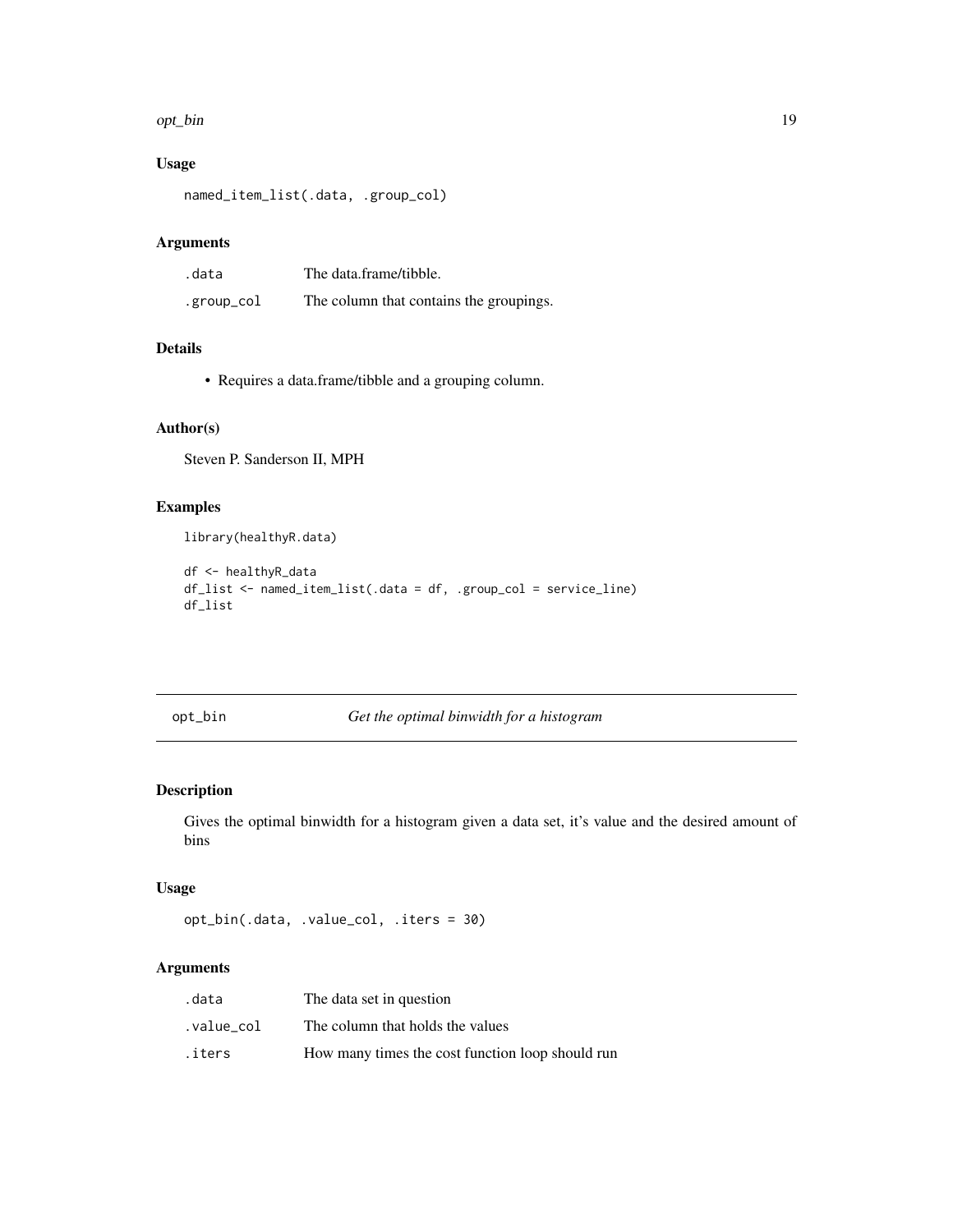<span id="page-19-0"></span>Modified from Hideaki Shimazaki Department of Physics, Kyoto University shimazaki at ton.scphys.kyotou.ac.jp Feel free to modify/distribute this program.

• Supply a data.frame/tibble with a value column. from this an optimal binwidth will be computed for the amount of binds desired

# Value

A tibble of histogram breakpoints

#### Examples

```
suppressPackageStartupMessages(library(purrr))
suppressPackageStartupMessages(library(dplyr))
df_{tbl} < - rnorm(n = 1000, mean = 0, sd = 1)
df_tbl <- df_tbl %>%
  as_tibble() %>%
  set_names("value")
df_tbl %>%
  opt_bin(
    .value_col = value
    , .iters = 100
  )
```
px\_cc\_mapping *Procedure to Condition Code Mapping file*

#### Description

A dataset containing the Procedure Code to AHRQ Condition Code Mapping that is used in helping to define servce lines for inpatient discharges.

# Usage

data(px\_cc\_mapping)

#### Format

A data frame with 79721 rows and 5 variables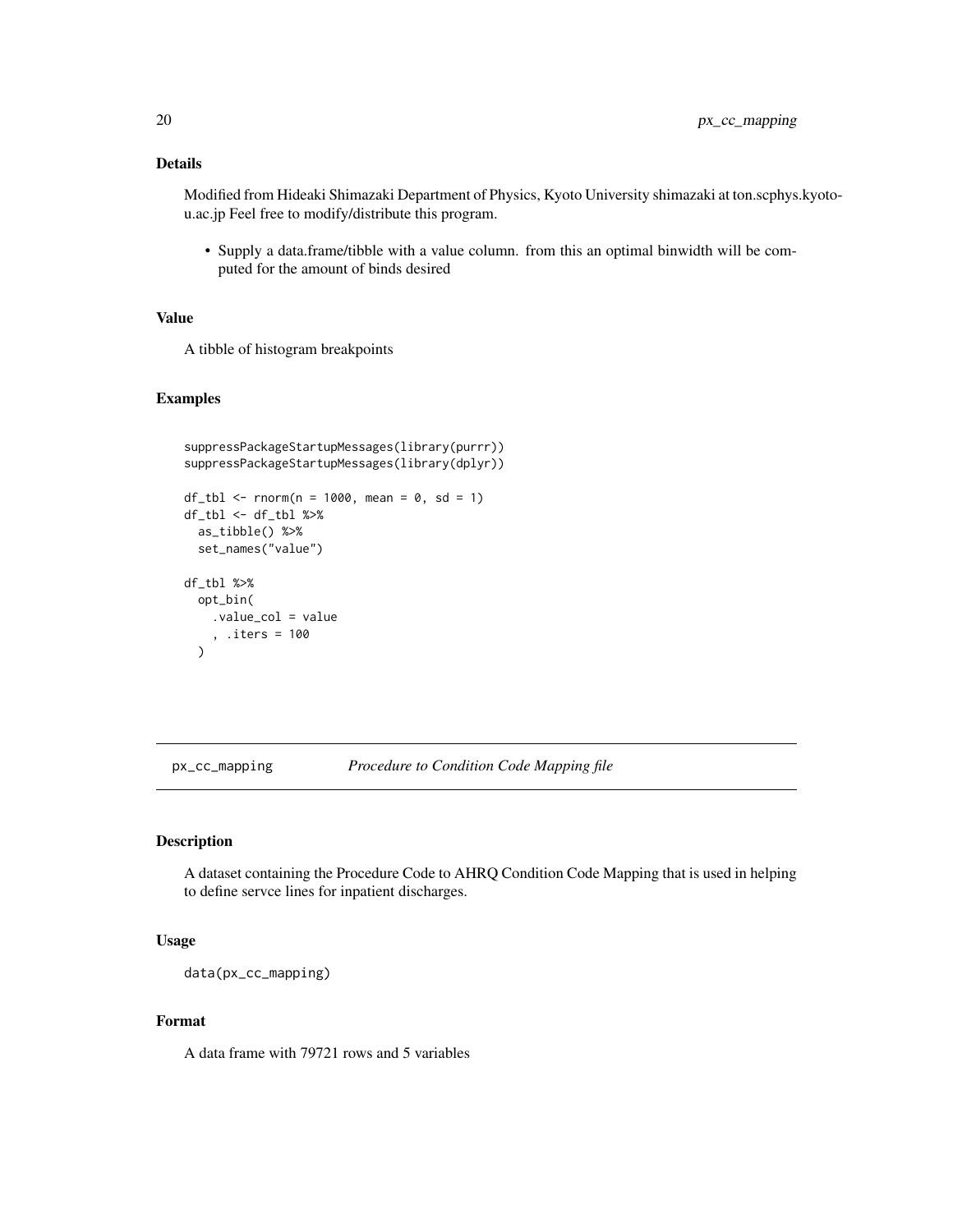- <span id="page-20-0"></span>• CC\_Code. PX\_1, PX\_2, ..., PX\_n
- CC\_Desc.  $PX_1$  = Genitourinary incontinence procedures
- ICD\_Ver\_Flag. 10 or 9
- ICDCode. ICD-9 or ICD-10 Code
- Procedure. Inject Implant Urethra

<span id="page-20-1"></span>save\_to\_excel *Save a file to Excel*

# Description

Save a tibble/data.frame to an excel .xlsx file. The file will automatically with a save\_dtime in the format of 20201109\_132416 for November 11th, 2020 at 1:24:16PM.

# Usage

save\_to\_excel(.data, .file\_name)

#### Arguments

| .data      | The tibble/data.frame that you want to save as an .xlsx file. |
|------------|---------------------------------------------------------------|
| .file name | the name you want to give to the file.                        |

# Details

• Requires a tibble/data.frame to be passed to it.

# Value

A saved excel file

#### Author(s)

Steven P. Sanderson II, MPH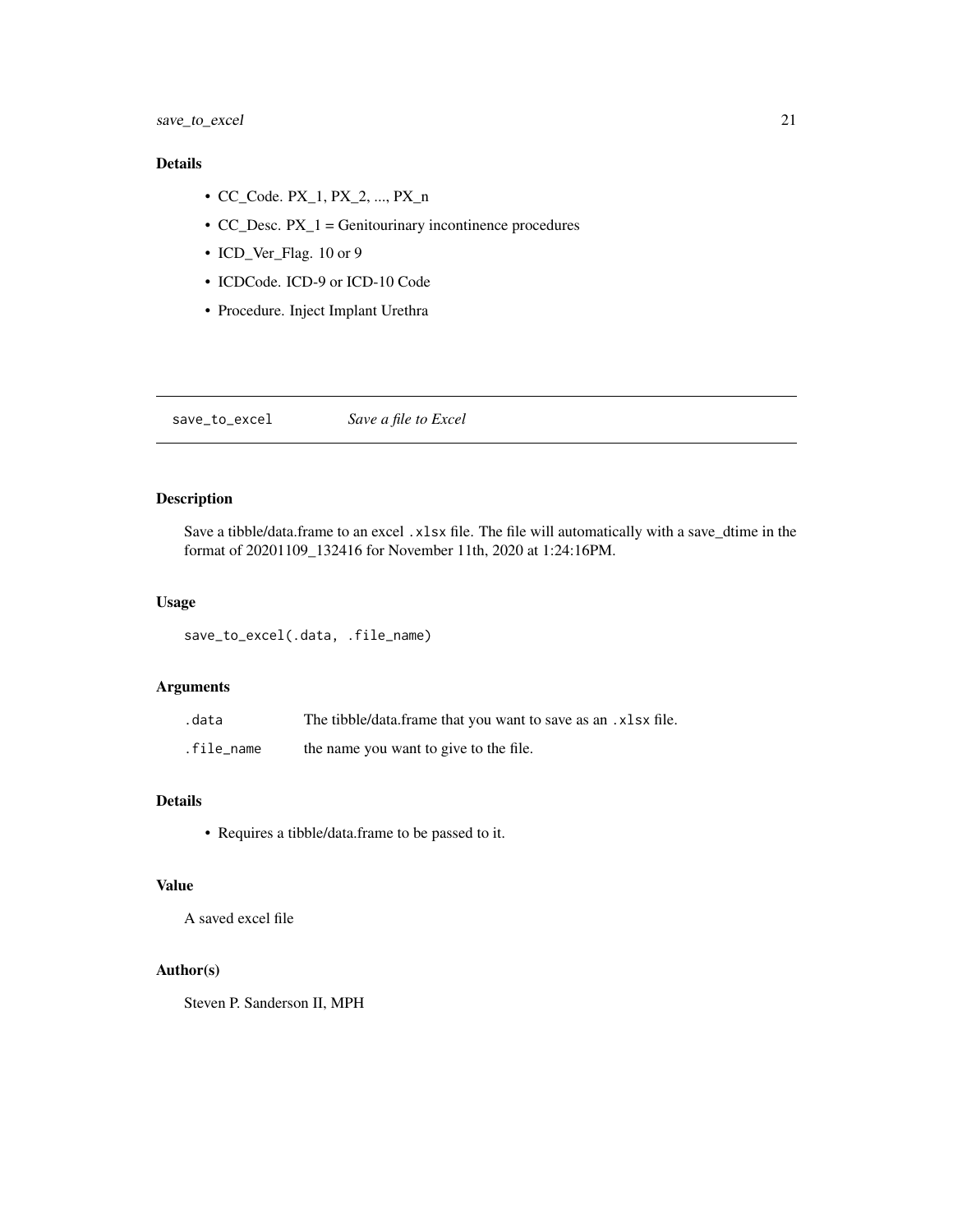<span id="page-21-0"></span>service\_line\_augment *Service Line Grouper Augment Function*

# Description

Takes a few arguments from a data.frame/tibble and returns a service line augmented to a data.frame/tibble for a set of patients.

#### Usage

```
service_line_augment(.data, .dx_col, .px_col, .drg_col)
```
#### Arguments

| .data    | The data being passed that will be augmented by the function.                                                      |
|----------|--------------------------------------------------------------------------------------------------------------------|
| .dx_col  | The column containing the Principal Diagnosis for the discharge.                                                   |
| .px_col  | The column containing the Principal Coded Procedure for the discharge. It is<br>possible that this could be blank. |
| .drg_col | The DRG Number coded to the inpatient discharge.                                                                   |

# Details

This is an augment function in that appends a vector to an data.frame/tibble that is passed to the .data parameter. A data.frame/tibble is required, along with a principal diagnosis column, a principal procedure column, and a column for the DRG number. These are needed so that the function can join the dx\_cc\_mapping and px\_cc\_mapping columns to provide the service line. This function only works on visits that are coded using ICD Version 10 only.

Lets take an example discharge, the DRG is 896 and the Principal Diagnosis code maps to DX\_660, then this visit would get grouped to alcohol\_abuse

DRG 896: ALCOHOL, DRUG ABUSE OR DEPENDENCE WITHOUT REHABILITATION THERAPY WITH MAJOR COMPLICATION OR COMORBIDITY (MCC)

DX\_660 Maps to the following ICD-10 Codes ie F1010 Alcohol abuse, uncomplicated:

```
library(healthyR)
dx_cc_mapping %>%
  filter(CC_Code == "DX_660", ICD_Ver_Flag == "10")
```
# Value

An augmented data.frame/tibble with the service line appended as a new column.

#### Author(s)

Steven P. Sanderson II, MPH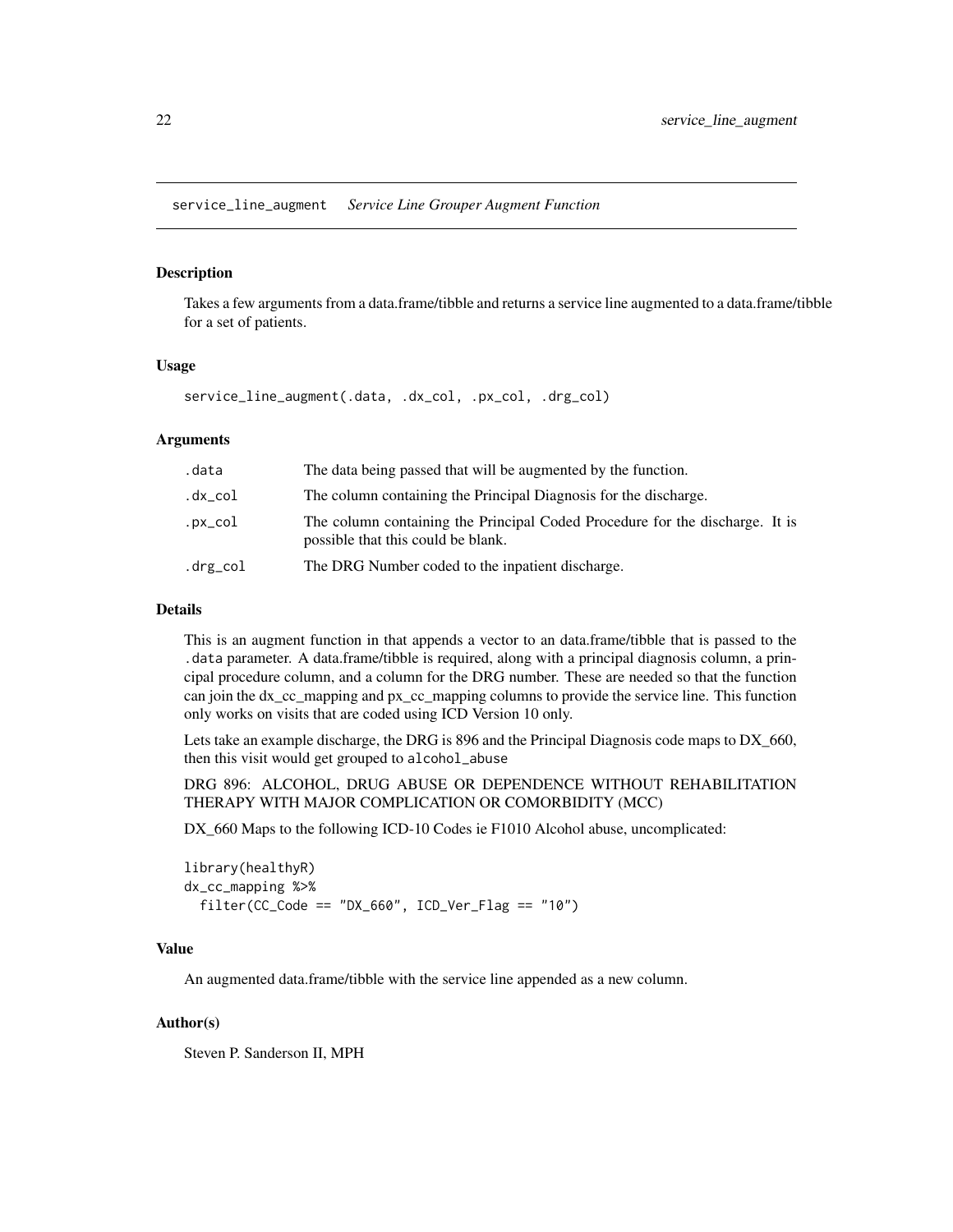<span id="page-22-0"></span>service\_line\_vec 23

#### Examples

```
df <- data.frame(
  dx_{col} = "F10.10",px\_col = NA,
  drg_{col} = "896")
service_line_augment(
  data = df,
  .dx\_col = dx\_col,px\_col = px\_col,.drg\_col = drg\_col\mathcal{L}
```
service\_line\_vec *Service Line Grouper Vectorized Function*

#### Description

Takes a few arguments from a data.frame/tibble and returns a service line vector for a set of patients.

#### Usage

```
service_line_vec(.data, .dx_col, .px_col, .drg_col)
```
# Arguments

| .data    | The data being passed that will be augmented by the function.                                                      |
|----------|--------------------------------------------------------------------------------------------------------------------|
| .dx_col  | The column containing the Principal Diagnosis for the discharge.                                                   |
| .px_col  | The column containing the Principal Coded Procedure for the discharge. It is<br>possible that this could be blank. |
| .drg_col | The DRG Number coded to the inpatient discharge.                                                                   |

### Details

This is a vectorized function in that it returns a vector. It can be applied inside of a mutate statement when using dplyr if desired. A data.frame/tibble is required, along with a principal diagnosis column, a principal procedure column, and a column for the DRG number. These are needed so that the function can join the dx\_cc\_mapping and px\_cc\_mapping columns to provide the service line. This function only works on visits that are coded using ICD Version 10 only.

Lets take an example discharge, the DRG is 896 and the Principal Diagnosis code maps to DX\_660, then this visit would get grouped to alcohol\_abuse

DRG 896: ALCOHOL, DRUG ABUSE OR DEPENDENCE WITHOUT REHABILITATION THERAPY WITH MAJOR COMPLICATION OR COMORBIDITY (MCC)

DX\_660 Maps to the following ICD-10 Codes ie F1010 Alcohol abuse, uncomplicated: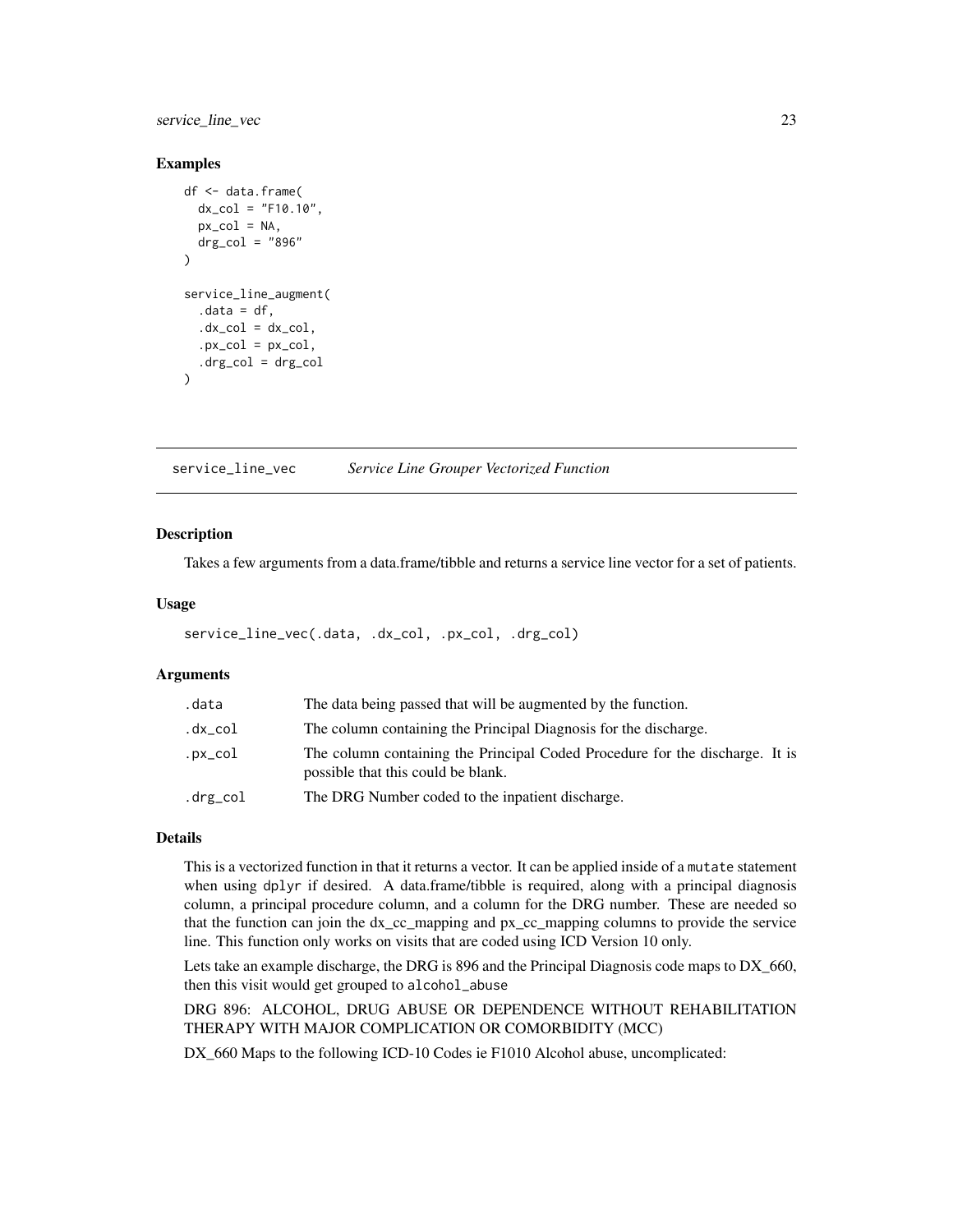```
library(healthyR)
dx_cc_mapping %>%
  filter(CC\_Code == "DX_660", ICD\_Ver_Flag == "10")
```
# Value

A vector of service line assignments.

# Author(s)

Steven P. Sanderson II, MPH

# Examples

```
df <- data.frame(
 dx_{\text{col}} = "F10.10",px\_col = NA,
 drg_{col} = "896"\lambdaservice_line_vec(
  data = df,.dx\_col = dx\_col,px\_col = px\_col,.drg\_col = drg\_col\mathcal{L}
```
#### sql\_left *Use SQL LEFT type function*

#### Description

Perform an SQL LEFT() type function on a piece of text

#### Usage

sql\_left(.text, .num\_char)

# Arguments

| .text     | A piece of text/string to be manipulated |
|-----------|------------------------------------------|
| .num_char | How many characters do you want to grab  |

# Details

• You must supply data that you want to manipulate.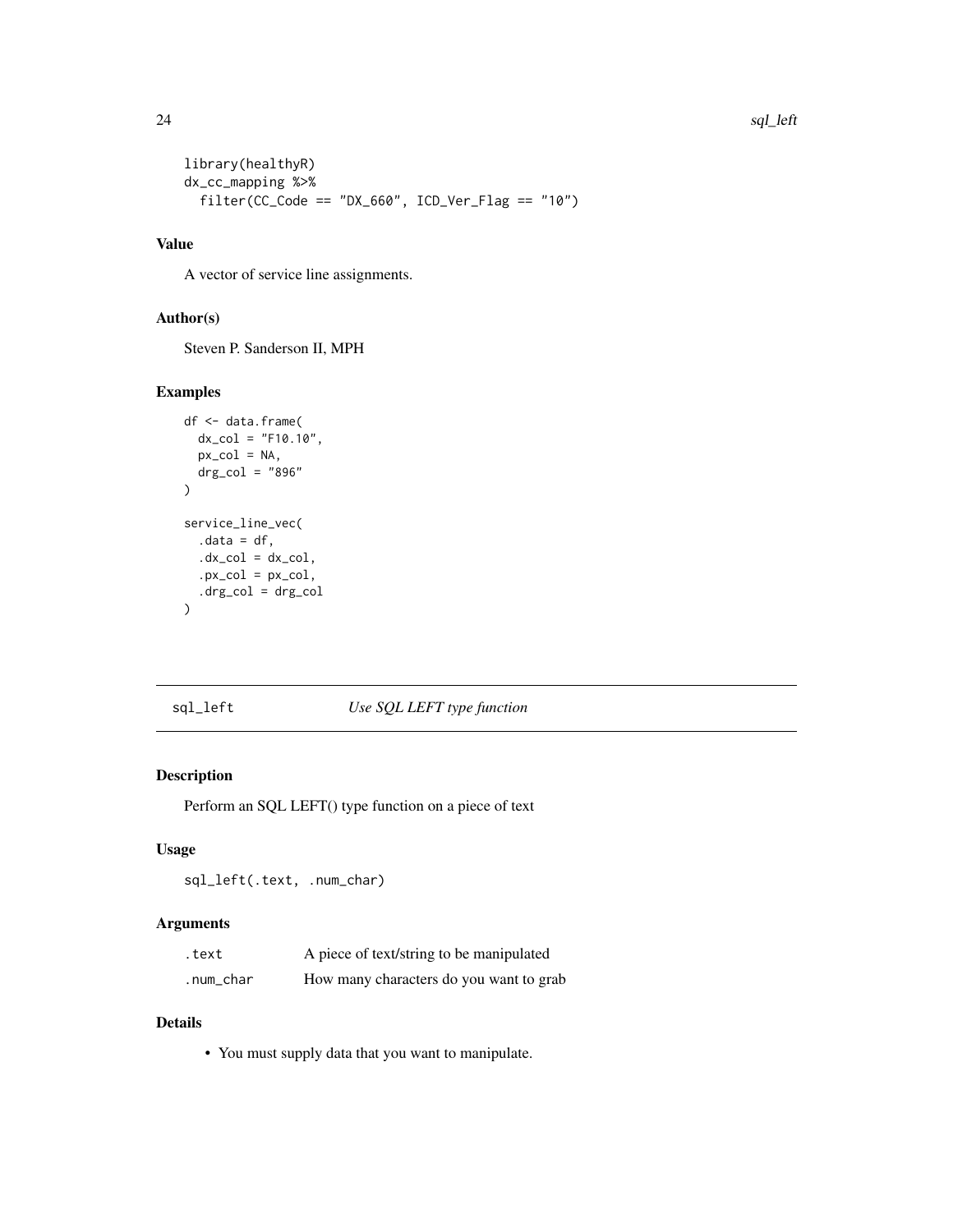#### <span id="page-24-0"></span>sql\_mid 25

# Examples

```
sql_left("text", 3)
```
# sql\_mid *Use SQL MID type function*

# Description

Perform an SQL SUBSTRING type function

# Usage

sql\_mid(.text, .start\_num, .num\_char)

# Arguments

| .text      | A piece of text/string to be manipulated |
|------------|------------------------------------------|
| .start num | What place to start at                   |
| .num_char  | How many characters do you want to grab  |

# Details

• You must supply data that you want to manipulate.

# Examples

sql\_mid("this is some text", 6, 2)

# sql\_right *Use SQL RIGHT type functions*

# Description

Perform an SQL RIGHT type function

# Usage

sql\_right(.text, .num\_char)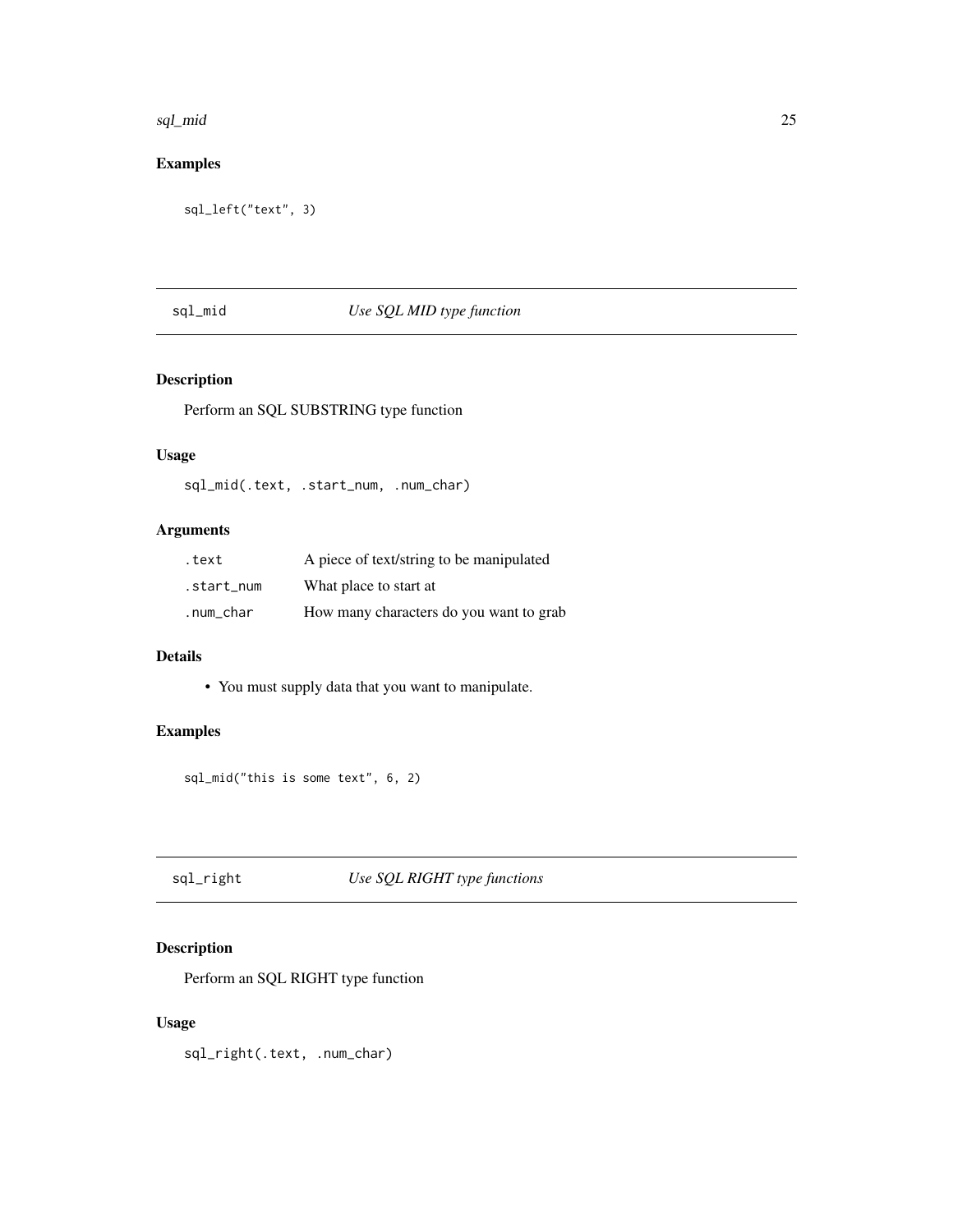#### <span id="page-25-0"></span>Arguments

| .text     | A piece of text/string to be manipulated |
|-----------|------------------------------------------|
| .num_char | How many characters do you want to grab  |

# Details

• You must supply data that you want to manipulate.

# Examples

```
sql_right("this is some more text", 3)
```
top\_n\_tbl *Top N tibble*

# Description

Get a tibble returned with n records sorted either by descending order (default) or ascending order.

#### Usage

```
top_n_tbl(.data, .n_records, .arrange_value = TRUE, ...)
```
# Arguments

| .data      | The data you want to pass to the function                                             |
|------------|---------------------------------------------------------------------------------------|
| .n_records | How many records you want returned                                                    |
|            | arrange_value A boolean with TRUE as the default. TRUE sorts data in descending order |
| $\ddotsc$  | The columns you want to pass to the function.                                         |

#### Details

- Requires a data.frame/tibble
- Requires at least one column to be chosen inside of the ...
- Will return the tibble in sorted order that is chosen with descending as the default

#### Author(s)

Steven P. Sanderson II, MPH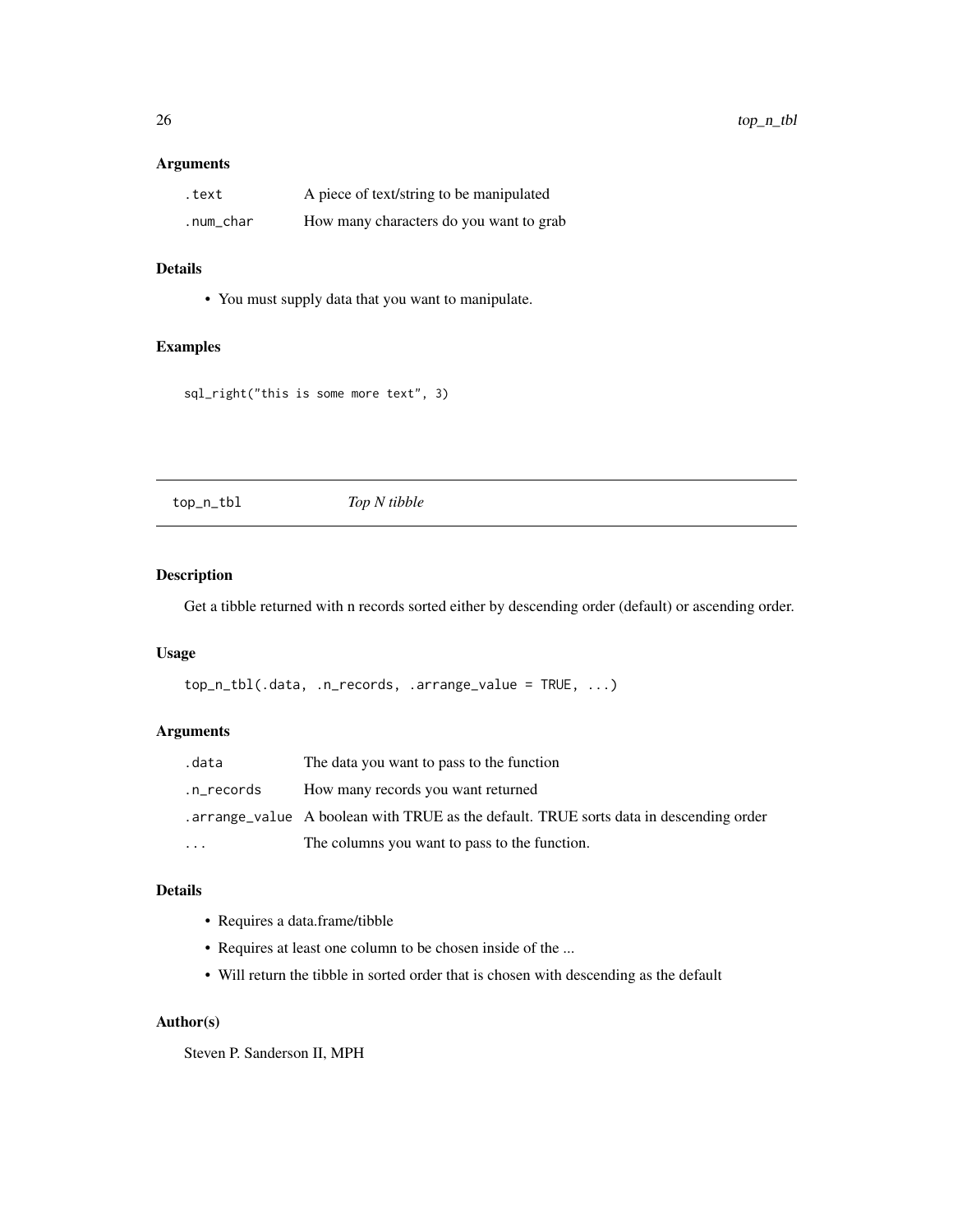<span id="page-26-0"></span>ts\_alos\_plt 27

# Examples

```
library(healthyR.data)
df <- healthyR_data
df_tbl <- top_n_tbl(
  .data = df
  , .n_records = 3
  , .arrange_value = TRUE
  , service_line
  , payer_grouping
\mathcal{L}print(df_tbl)
```
ts\_alos\_plt *Plot ALOS - Average Length of Stay*

# Description

Plot ALOS - Average Length of Stay

#### Usage

```
ts_alos_plt(.data, .date_col, .value_col, .by_grouping, .interactive)
```
# Arguments

| .data        | The time series data you need to pass                                                                   |
|--------------|---------------------------------------------------------------------------------------------------------|
| .date_col    | The date column                                                                                         |
| .value_col   | The value column                                                                                        |
| .by_grouping | How you want the data summarized - "sec", "min", "hour", "day", "week",<br>"month", "quarter" or "year" |
| .interactive | TRUE or FALSE. TRUE returns a plotly plot and FALSE returns a static<br>ggplot2 plot                    |

# Details

- Expects a tibble with a date time column and a value column
- Uses timetk for underlying sumarization and plot
- If .by\_grouping is missing it will default to "day"
- A static ggplot2 object is return if the .interactive function is FALSE otherwise a plotly plot is returned.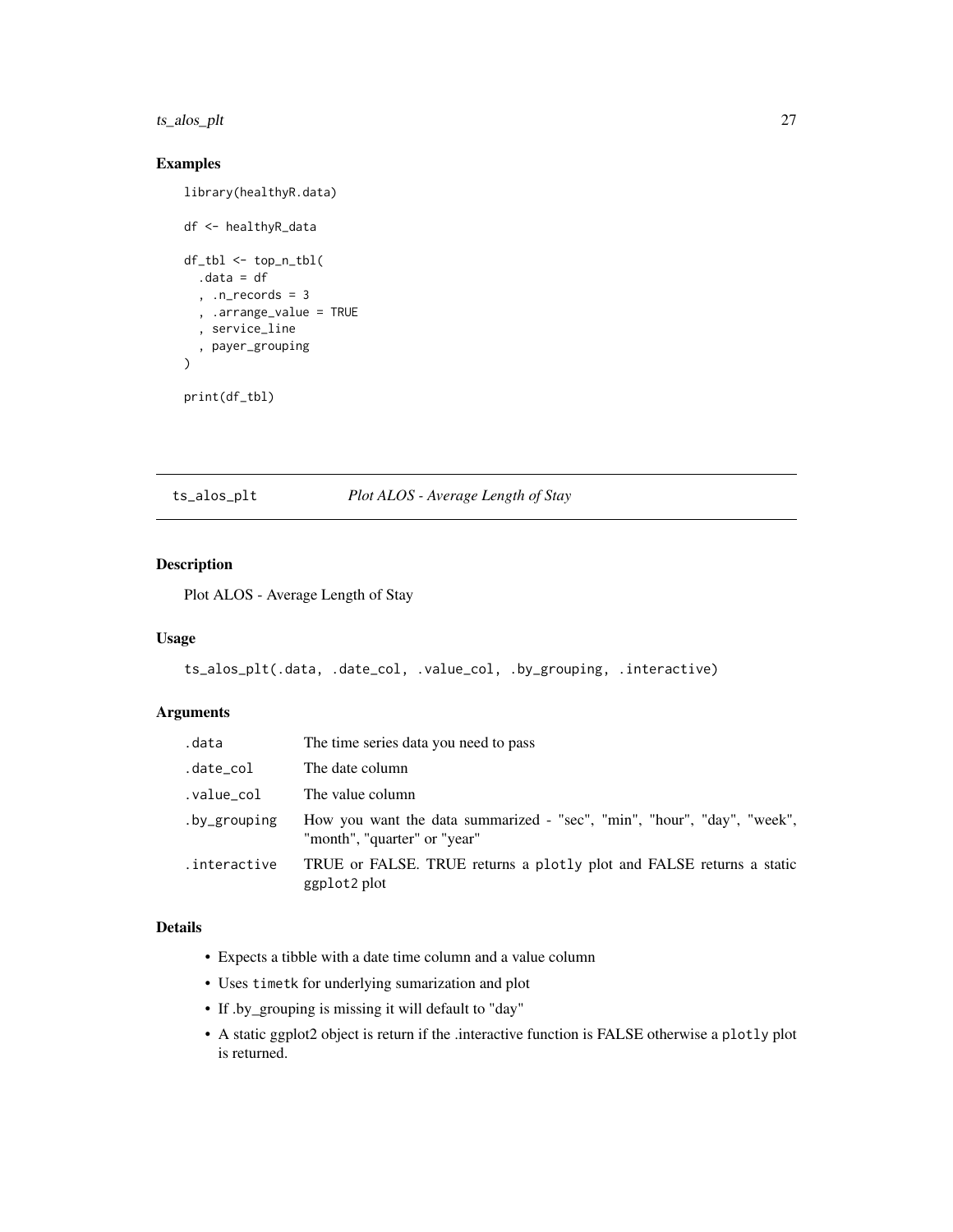# <span id="page-27-0"></span>Value

A timetk time series plot

# Author(s)

Steven P. Sanderson II, MPH

# Examples

```
library(healthyR)
library(healthyR.data)
library(timetk)
library(dplyr)
library(purrr)
# Make A Series of Dates ----
data_tbl <- healthyR_data
df_tbl <- data_tbl %>%
    filter(ip_op_flag == "I") %>%
    select(visit_end_date_time, length_of_stay) %>%
    summarise_by_time(
        .date_var = visit_end_date_time
       , .by = "day"
        , visits = mean(length_of_stay, na.rm = TRUE)
    ) %>%
    filter_by_time(
       .date_var = visit_end_date_time
        , .start_date = "2012"
        , .end_date = "2019"
    ) %>%
    set_names("Date","Values")
ts_alos_plt(
  .data = df_tbl, .date_col = Date
  , .value_col = Values
  , .by = "month", .interactive = FALSE
\mathcal{L}
```
# ts\_census\_los\_daily\_tbl

*Time Series - Census and LOS by Day*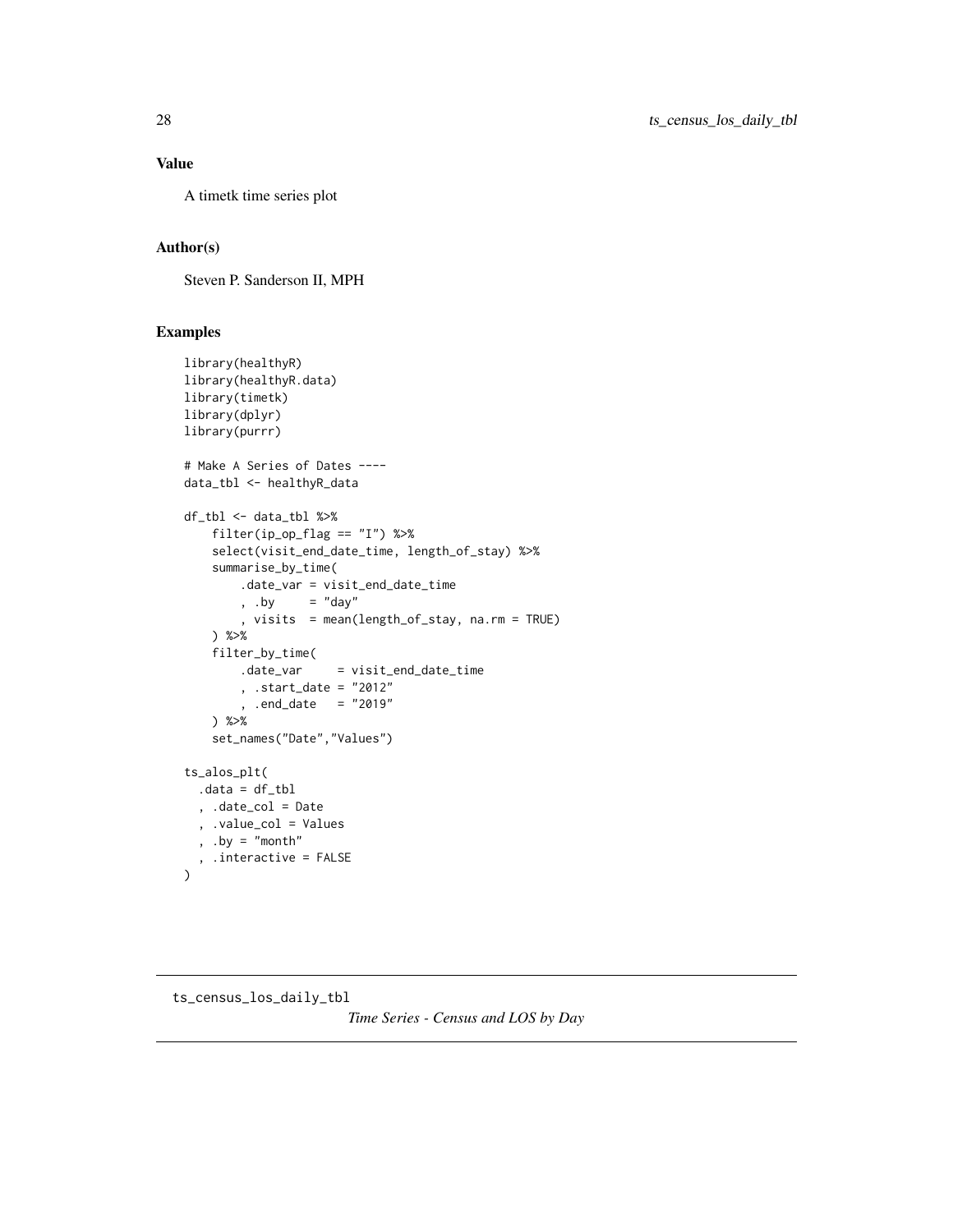#### Description

Sometimes it is important to know what the census was on any given day, or what the average length of stay is on given day, including for those patients that are not yet discharged. This can be easily achieved. This will return one record for every account so the data will still need to be summarized. If there are multiple entries per day then those records will show up and you will therefore have multiple entries in the column date in the resulting tibble. If you want to aggregate from there you should be able to do so easily.

If you have a record where the .start\_date\_col is filled in but the corresponding end\_date is null then the end date will be set equal to Sys.Date()

If a record has a start\_date that is NA then it will be discarded.

This function can take a little bit of time to run while the join comparison runs.

#### Usage

```
ts_census_los_daily_tbl(
  .data,
  .keep_nulls_only = FALSE,
  .start_date_col,
  .end_date_col,
  .by_time = "day"
)
```
# **Arguments**

| .data            | The data you want to pass to the function                                                                                                                            |  |
|------------------|----------------------------------------------------------------------------------------------------------------------------------------------------------------------|--|
| .keep_nulls_only |                                                                                                                                                                      |  |
|                  | A boolean that will keep only those records that have a NULL end date, meaning<br>the patient is still admitted. The default is FALSE which brings back all records. |  |
| .start_date_col  |                                                                                                                                                                      |  |
|                  | The column containing the start date for the record                                                                                                                  |  |
| .end_date_col    | The column containing the end date for the record.                                                                                                                   |  |
| $.bv_time$       | How you want the data presented, defaults to day and should remain that way<br>unless you need more granular data.                                                   |  |

# Details

- Requires a dataset that has at least a start date column and an end date column
- Takes a single boolean parameter

# Value

A tibble object

#### Author(s)

Steven P. Sanderson II, MPH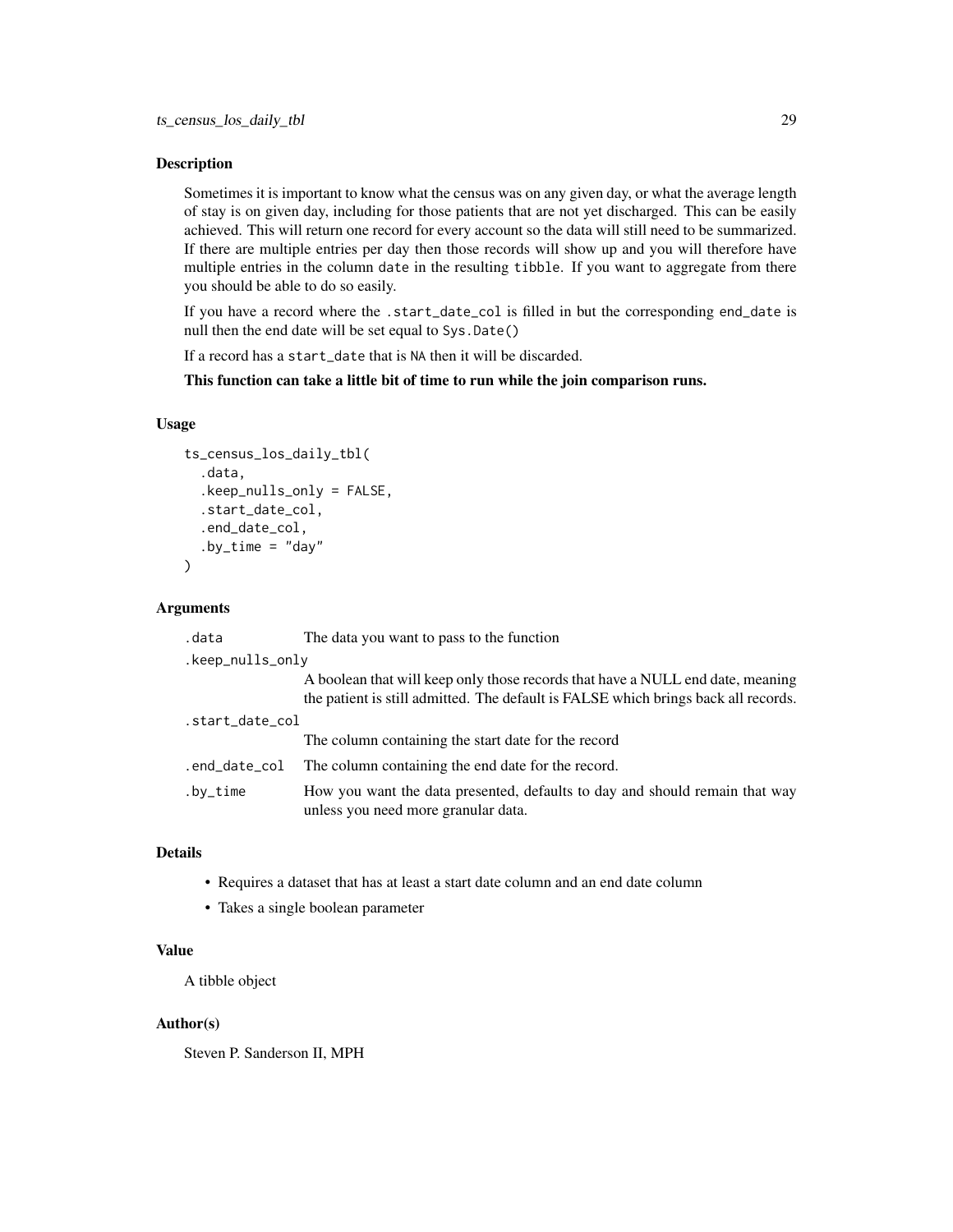# Examples

```
library(healthyR)
library(healthyR.data)
library(dplyr)
df <- healthyR_data
df_tbl <- df %>%
  filter(ip_op_flag == "I") %>%
  select(visit_start_date_time, visit_end_date_time) %>%
  timetk::filter_by_time(.date_var = visit_start_date_time, .start_date = "2020")
ts_census_los_daily_tbl(<br>.data = 0
                     = df_tbl
   , .keep_nulls_only = FALSE
  , .start_date_col = visit_start_date_time
   , .end_date_col = visit_end_date_time
\lambda
```
ts\_median\_excess\_plt *Create a plot showing the excess of the median value*

# Description

Plot out the excess  $+/-$  of the median value grouped by certain time parameters.

#### Usage

```
ts_median_excess_plt(
  .data,
  .date_col,
  .value_col,
  .x_axis,
  .ggplot_group_var,
  .years_back
\lambda
```
#### Arguments

| .data             | The data that is being analyzed, data must be a tibble/data.frame.         |  |
|-------------------|----------------------------------------------------------------------------|--|
| .date_col         | The column of the tibble that holds the date.                              |  |
| .value_col        | The column that holds the value of interest.                               |  |
| .x_axis           | What is the be the x-axis, day, week, etc.                                 |  |
| .ggplot_group_var |                                                                            |  |
|                   | The variable to group the ggplot on.                                       |  |
| .years_back       | How many yeas back do you want to go in order to compute the median value. |  |
|                   |                                                                            |  |

<span id="page-29-0"></span>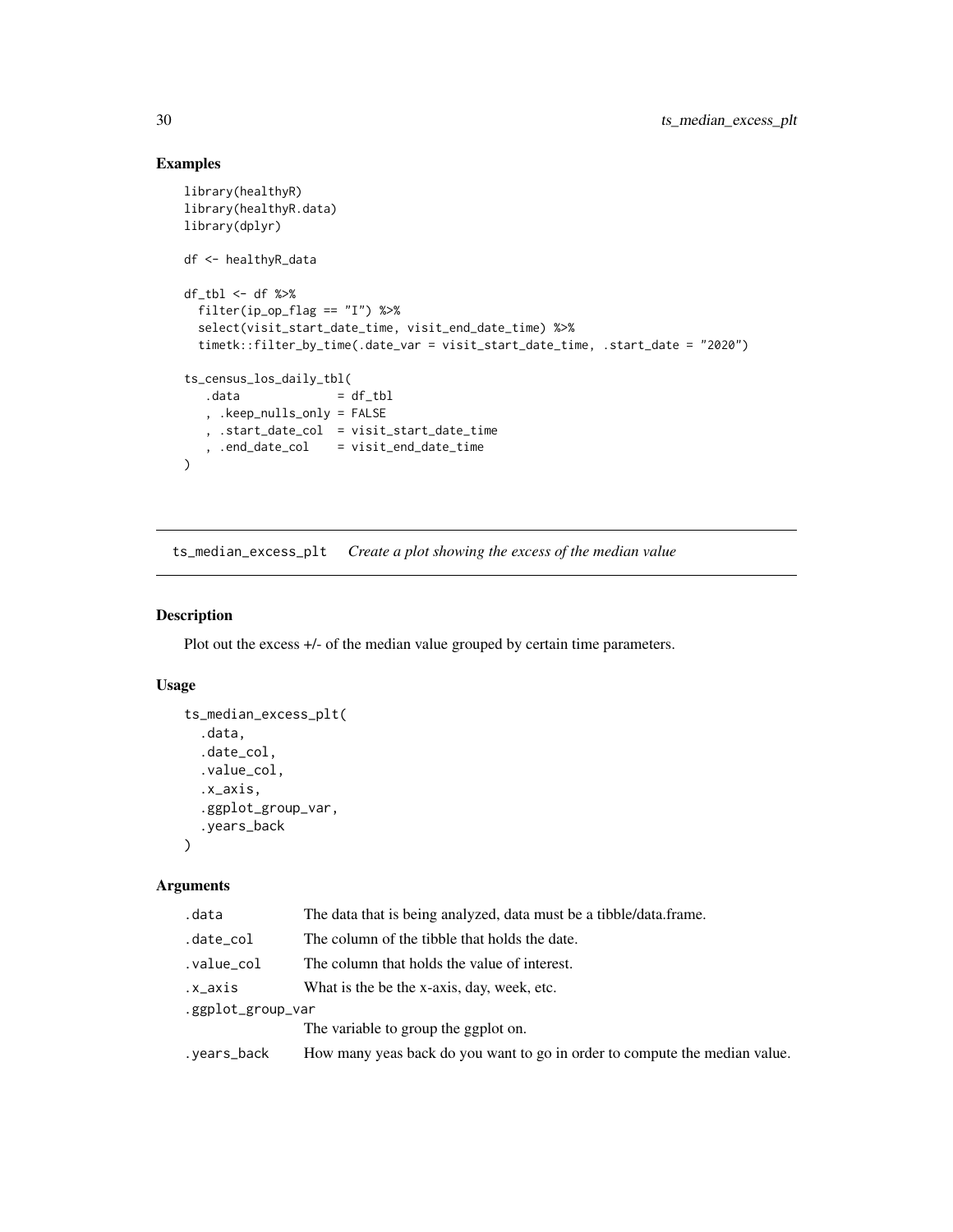<span id="page-30-0"></span> $t$ s\_plt  $\frac{31}{2}$ 

# Details

• Supply data that you want to view and you will see the excess +/- of the median values over a specified time series tibble.

# Value

A ggplot2 plot

#### Examples

```
suppressPackageStartupMessages(library(timetk))
```

```
ts_signature_tbl(
 data = m4\_daily, .date_col = date
) %>%
ts_median_excess_plt(
 \cdot date_col = date
 , .value_col = value
 , .x_axis = month
 , .ggplot_group_var = year
 , .years_back = 1\mathcal{L}
```
ts\_plt *Time Series Plot*

#### Description

This is a warpper function to the [timetk::plot\\_time\\_series\(\)](#page-0-0) function with a limited functionality parameter set. To see the full reference please visit the timetk package site.

# Usage

```
ts_plt(
  .data,
  .date_col,
  .value_col,
  .color_col = NULL,
  .facet_col = NULL,
  .facet_ncol = NULL,
  .interactive = FALSE
\mathcal{E}
```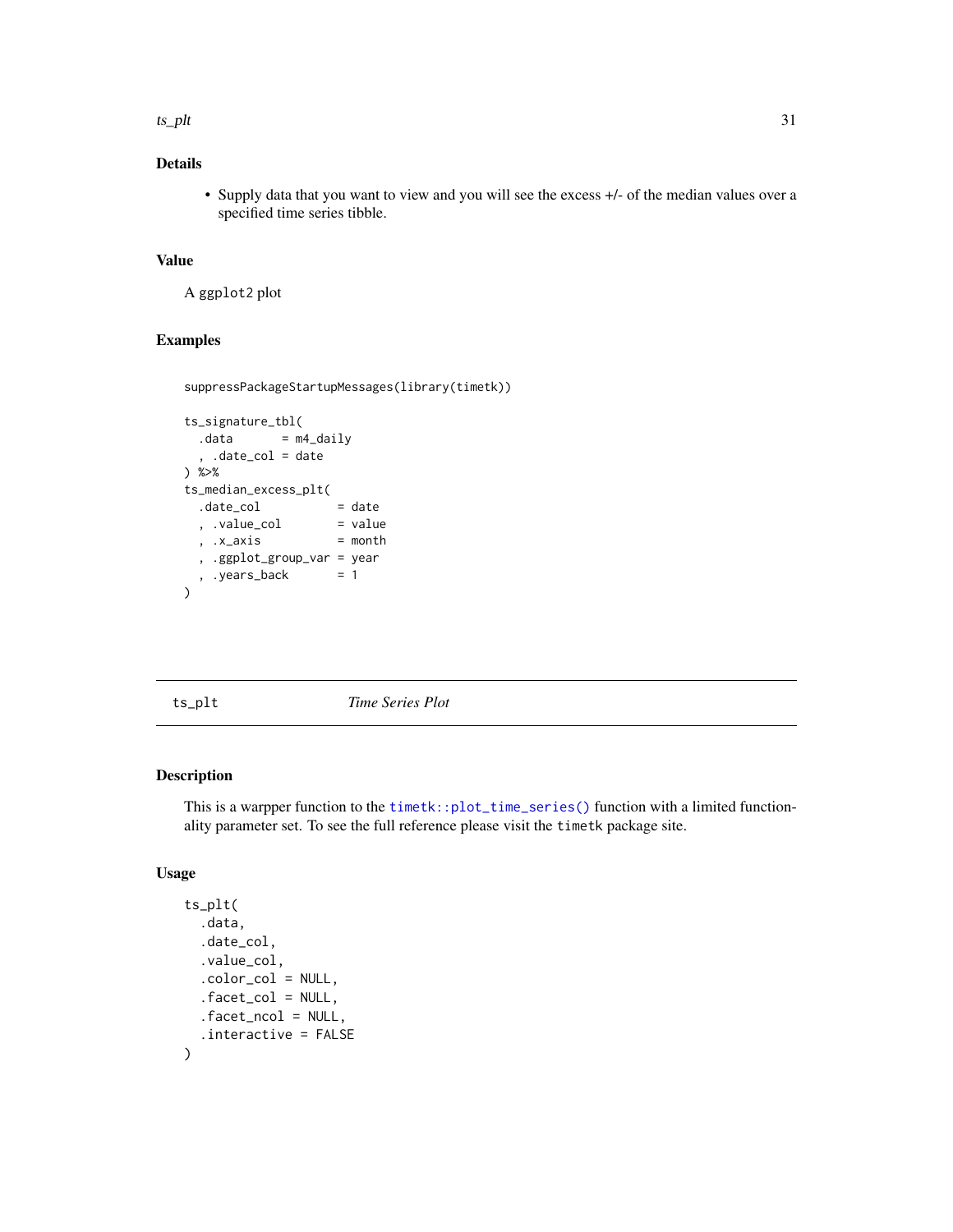#### Arguments

| .data        | The data to pass to the function, must be a tibble/data.frame.                                          |
|--------------|---------------------------------------------------------------------------------------------------------|
| .date_col    | The column holding the date.                                                                            |
| .value_col   | The column holding the value.                                                                           |
| .color_col   | The column holding the variable for color.                                                              |
| .facet_col   | The column holding the variable for faceting.                                                           |
| .facet_ncol  | How many columns do you want.                                                                           |
| .interactive | Return a plotly plot if set to TRUE and a static ggplot2 plot if set to FALSE.<br>The default is FALSE. |

#### Details

This function takes only a few of the arguments in the function and presets others while choosing the defaults on others. The smoother functionality is turned off.

#### Value

A plotly plot or a ggplot2 static plot

#### Author(s)

Steven P. Sanderson II, MPH

# See Also

[https://business-science.github.io/timetk/reference/plot\\_time\\_series.html](https://business-science.github.io/timetk/reference/plot_time_series.html)

# Examples

```
suppressPackageStartupMessages(library(dplyr))
library(timetk)
library(healthyR.data)
healthyR.data::healthyR_data %>%
  filter(ip_op_flag == "I") %>%
  select(visit_end_date_time, service_line) %>%
  filter_by_time(
    .date_var = visit_end_date_time
    , .start_date = "2020"
   ) %>%
  group_by(service_line) %>%
  summarize_by_time(
    .date_var = visit_end_date_time
    , .by = "month"
    , visits = n()
  ) %>%
 ungroup() %>%
 ts_plt(
   .date_col = visit_end_date_time
```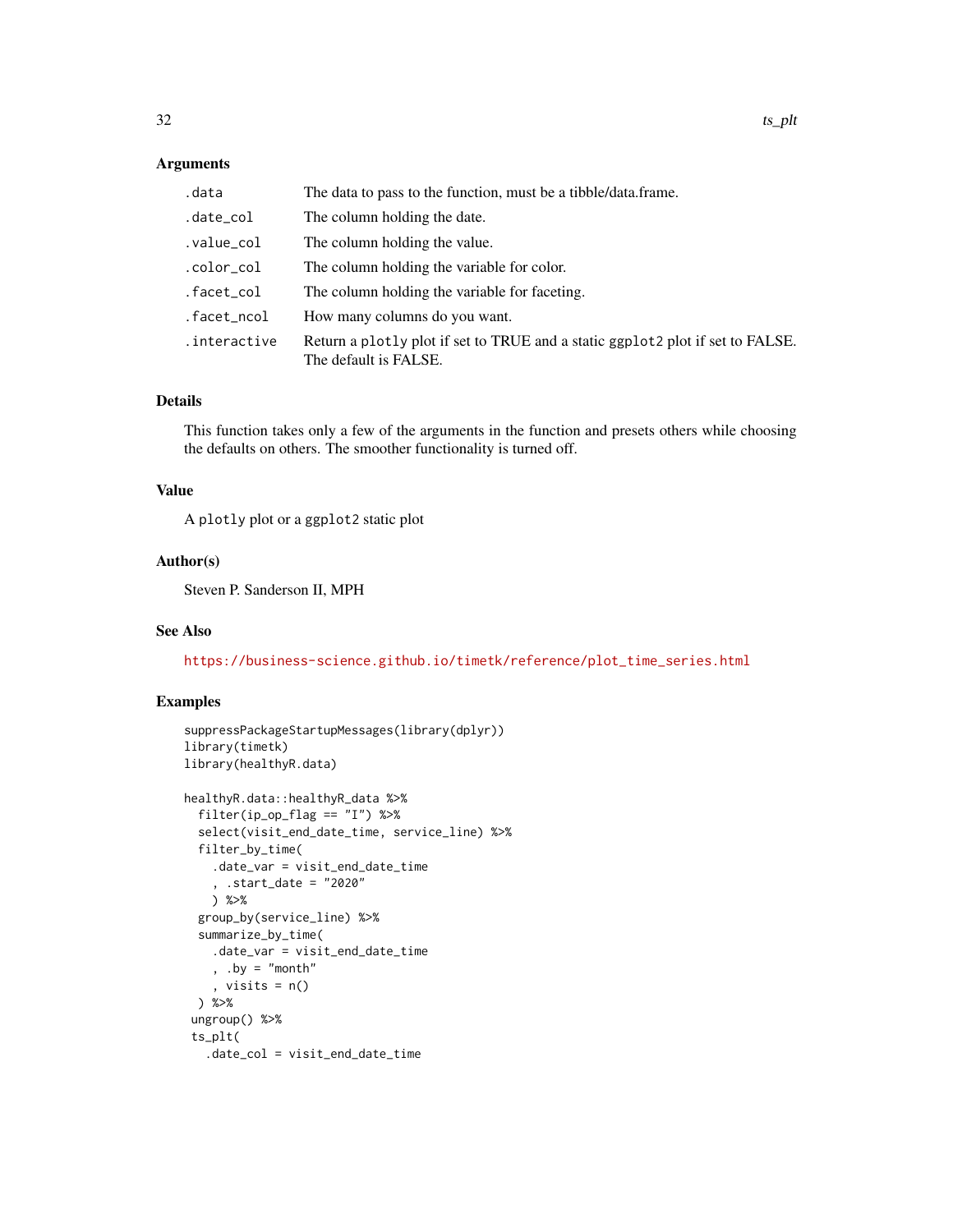# <span id="page-32-0"></span>ts\_readmit\_rate\_plt 33

```
, .value_col = visits
  , .color_col = service_line
\mathcal{L}
```
ts\_readmit\_rate\_plt *Plot Readmit Rate*

# Description

Plot Readmit Rate

# Usage

ts\_readmit\_rate\_plt(.data, .date\_col, .value\_col, .by\_grouping, .interactive)

# Arguments

| .data        | The data you need to pass.                                                                               |
|--------------|----------------------------------------------------------------------------------------------------------|
| .date_col    | The date column.                                                                                         |
| .value_col   | The value column.                                                                                        |
| .by_grouping | How you want the data summarized - "sec", "min", "hour", "day", "week",<br>"month", "quarter" or "year". |
| .interactive | TRUE or FALSE. TRUE returns a plotly plot and FALSE returns a static<br>ggplot2 plot.                    |

# Details

- Expects a tibble with a date time column and a value column
- Uses timetk for underlying sumarization and plot
- If .by\_grouping is missing it will default to "day"

# Value

A timetk time series plot that is interactive

# Author(s)

Steven P. Sanderson II, MPH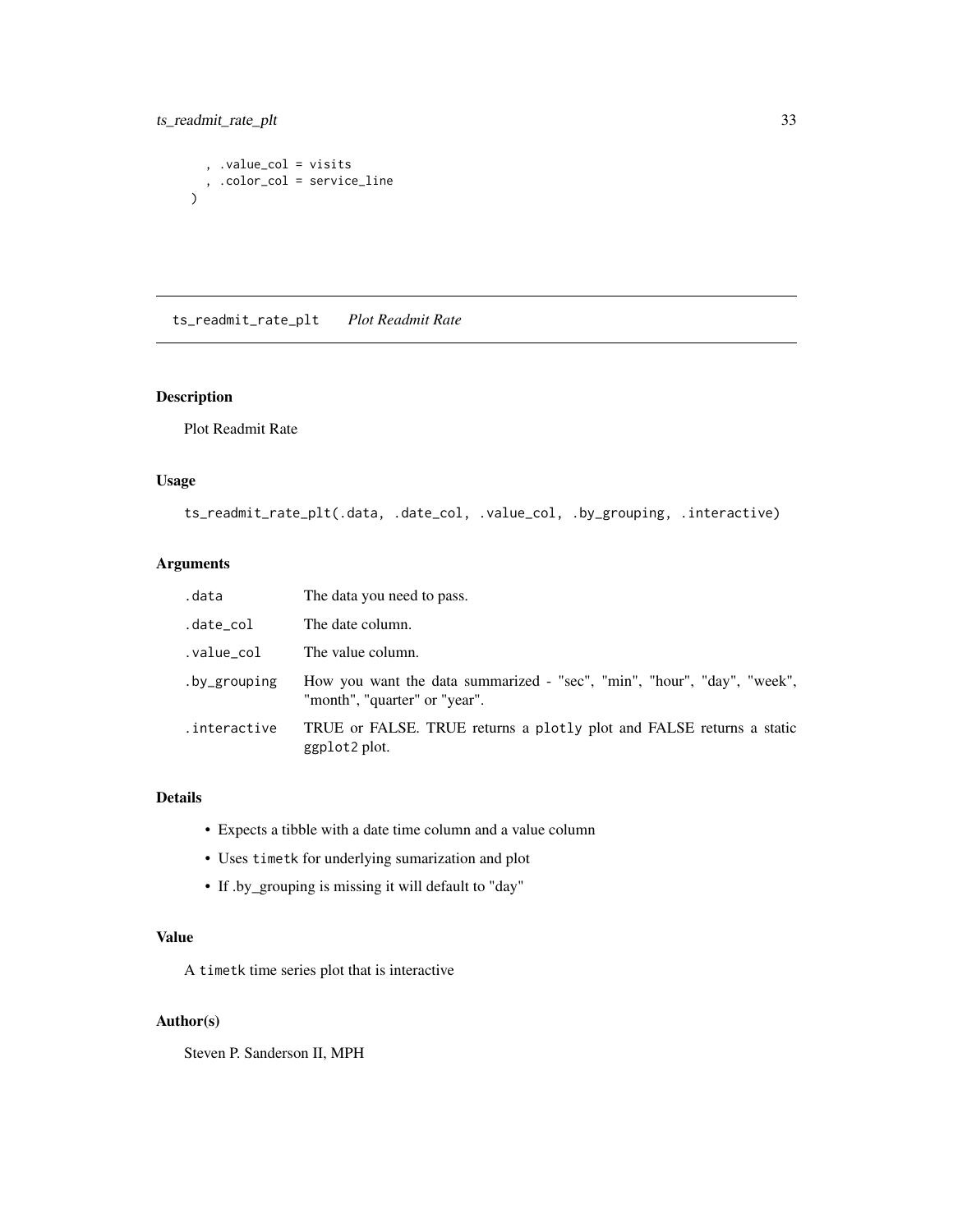# Examples

```
set.seed(123)
suppressPackageStartupMessages(library(timetk))
suppressPackageStartupMessages(library(purrr))
suppressPackageStartupMessages(library(dplyr))
ts_tbl <- tk_make_timeseries(
  start = "2019-01-01"
  , by = "day", length_out = "1 year 6 months"
\lambdavalues <- arima.sim(
 model = list(order = c(0, 1, 0), n = 547
    , mean = 1, sd = 5)
df_tbl <- tibble(
  x = ts_tbl
  , y = values
  ) %>%
  set_names("Date","Values")
ts_readmit_rate_plt(
  .data = df_tbl
  , .date_col = Date
  , .value_col = Values
  , .by = "month", .interactive = FALSE
)
```
ts\_signature\_tbl *Make a Time Enhanced Tibble*

#### Description

Returns a tibble that adds the time series signature from the [timetk::tk\\_augment\\_timeseries\\_signature\(\)](#page-0-0) function. All added from a chosen date column defined by the .date\_col parameter.

# Usage

```
ts_signature_tbl(.data, .date_col, .pad_time = TRUE, ...)
```
<span id="page-33-0"></span>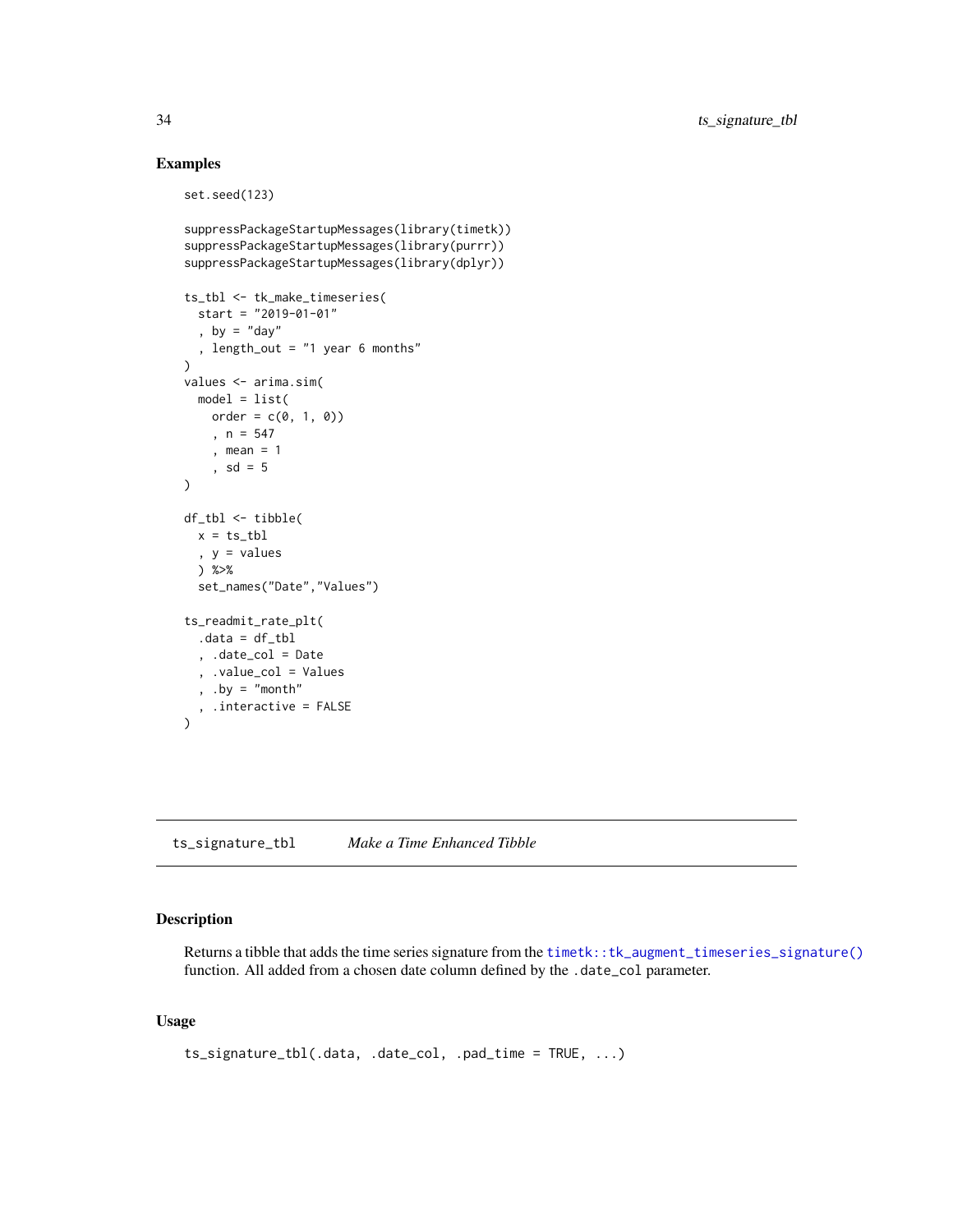#### <span id="page-34-0"></span>umap\_list 35

# Arguments

| .data     | The data that is being analyzed.                                                                                                                          |
|-----------|-----------------------------------------------------------------------------------------------------------------------------------------------------------|
| .date_col | The column that holds the date.                                                                                                                           |
| .pad_time | Boolean TRUE/FALSE. If TRUE then the timetk::pad_by_time() function is<br>called and used on the data frame before the modification. The default is TRUE. |
| $\cdot$   | Grouping variables to be used by $dplyr$ : : $group_by()$ before using $timetk$ : : $pad_by_time()$                                                       |

# Details

- Supply data with a date column and this will add the year, month, week, week day and hour to the tibble. The original date column is kept.
- Returns a time-series signature tibble.
- You must know the data going into the function and if certain columns should be dropped or kept when using further functions

### Value

A tibble

# Examples

```
library(timetk)
```

```
ts_signature_tbl(
  data = m4\_daily, .date_col = date
  , .pad_time = TRUE
  , id
\overline{\phantom{a}}
```
<span id="page-34-1"></span>umap\_list *UMAP Projection*

# Description

Create a umap object from the [uwot::umap\(\)](#page-0-0) function.

#### Usage

umap\_list(.data, .kmeans\_map\_tbl, .k\_cluster = 5)

# Arguments

| .data           | The data from the $km$ eans_user_item_tbl() function.                     |
|-----------------|---------------------------------------------------------------------------|
| .kmeans_map_tbl |                                                                           |
|                 | The data from the kmeans $\text{mapped}_t(b)$ .                           |
| .k cluster      | Pick the desired amount of clusters from your analysis of the scree plot. |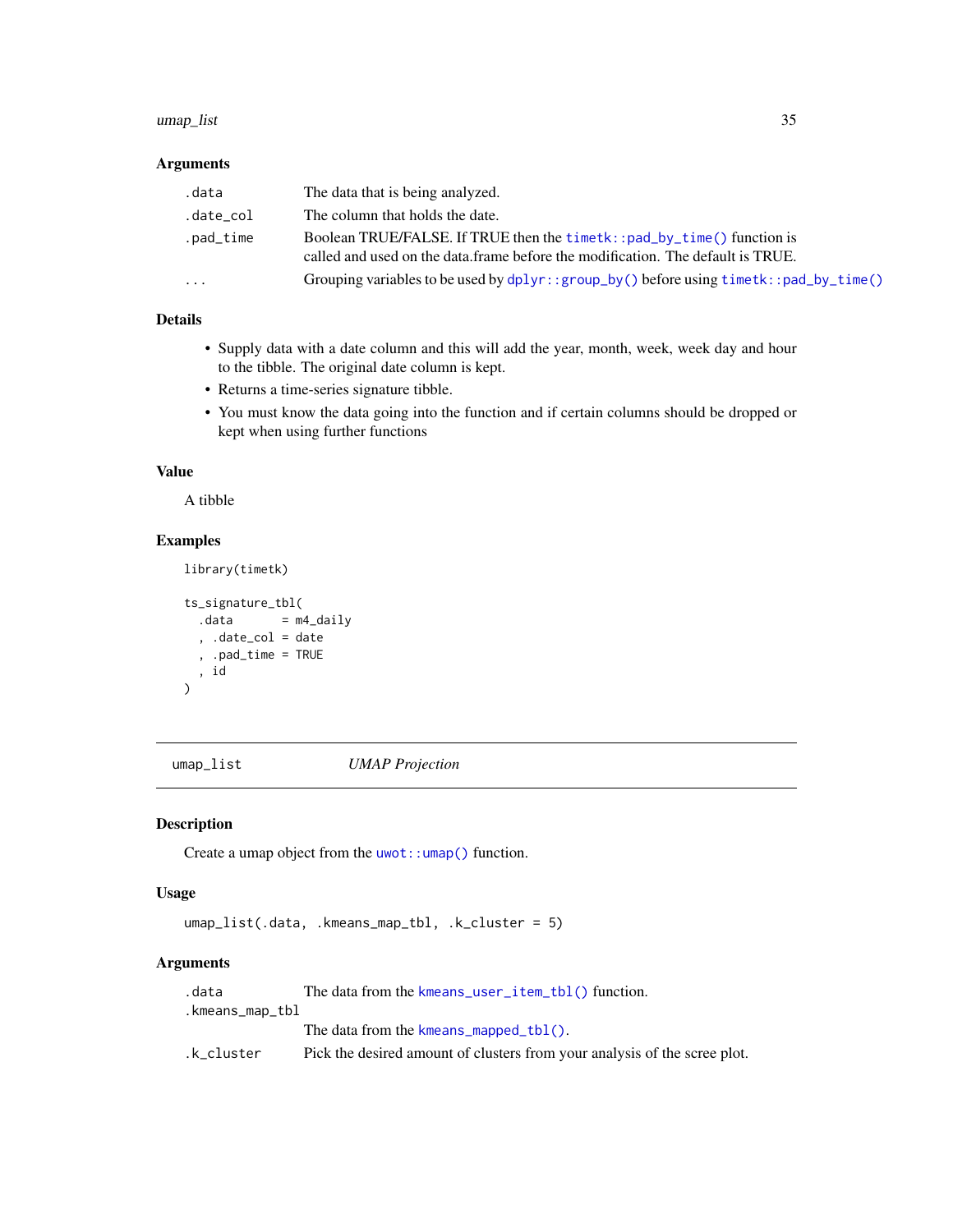<span id="page-35-0"></span>This takes in the user item table/matix that is produced by [kmeans\\_user\\_item\\_tbl\(\)](#page-13-1) function. This function uses the defaults of  $u$ wot:: $umap()$ .

# Value

A list of tibbles and the umap object

#### Author(s)

Steven P. Sanderson II, MPH

# See Also

- <https://cran.r-project.org/package=uwot> (CRAN)
- <https://github.com/jlmelville/uwot> (GitHub)
- <https://github.com/jlmelville/uwot> (arXiv paper)

#### Examples

```
library(healthyR.data)
library(healthyR)
library(dplyr)
library(broom)
data_tbl <- healthyR_data %>%
    filter(ip_op_flag == "I") %>%
   filter(payer_grouping != "Medicare B") %>%
   filter(payer_grouping != "?") %>%
   select(service_line, payer_grouping) %>%
   mutate(record = 1) %as_tibble()
uit_tbl <- kmeans_user_item_tbl(
  data = data_tbl
   , .row_input = service_line
   , .col_input = payer_grouping
   , .record_input = record
 )
kmm_tbl <- kmeans_mapped_tbl(uit_tbl)
umap_list(.data = uit_tbl, kmm_tbl, 3)
```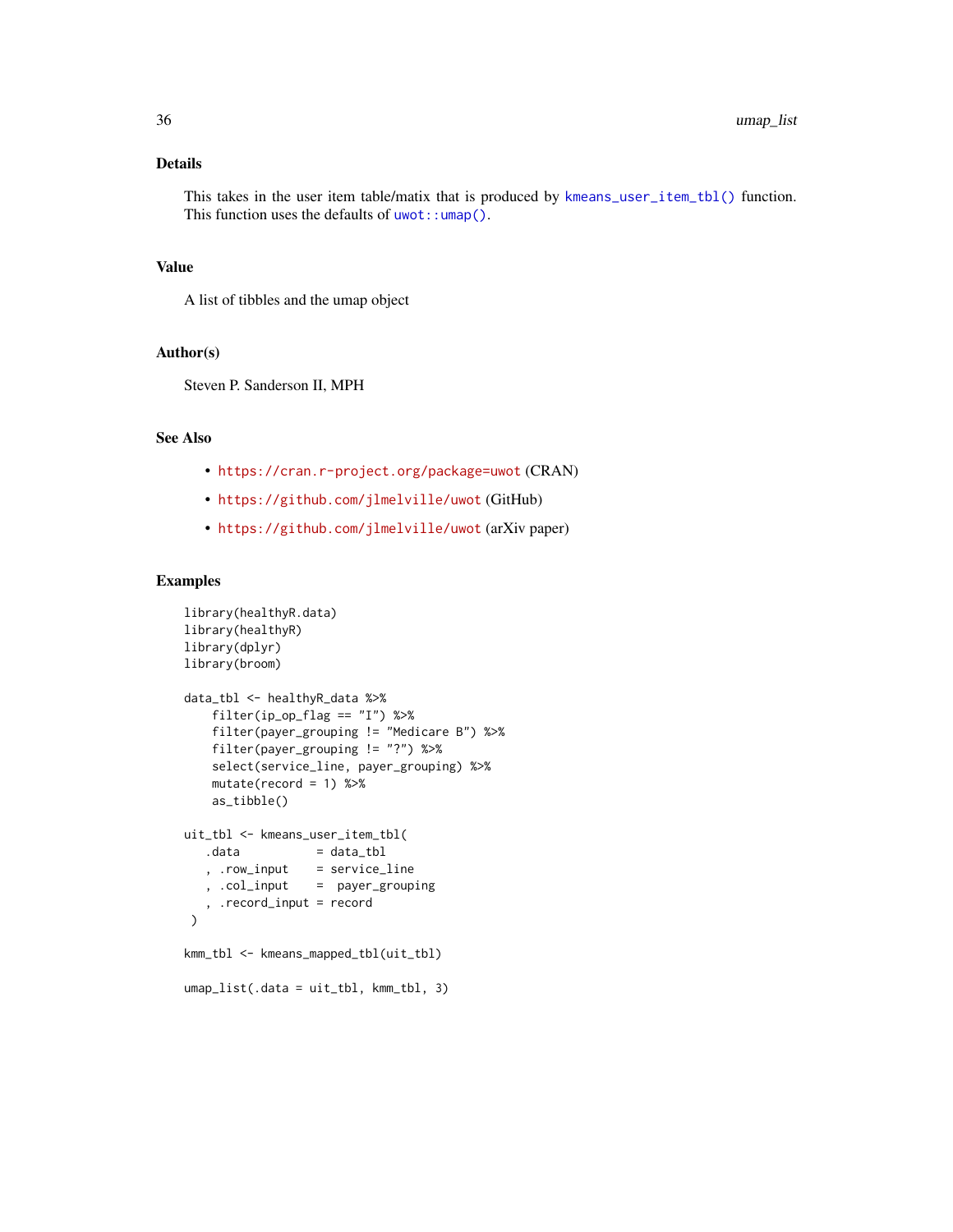<span id="page-36-0"></span>

# Description

Create a UMAP Projection plot.

#### Usage

umap\_plt(.data, .point\_size = 2, .label = TRUE)

# Arguments

| .data       | The data from the $\mu$ umap $\text{list}()$ function.                      |
|-------------|-----------------------------------------------------------------------------|
| .point_size | The desired size for the points of the plot.                                |
| .label.     | Should ggrepel:: geom_label_repel() be used to display cluster user labels. |

#### Details

This takes in umap\_kmeans\_cluster\_results\_tbl from the [umap\\_list\(\)](#page-34-1) function output.

#### Value

A ggplot2 UMAP Projection with clusters represented by colors.

#### Author(s)

Steven P. Sanderson II, MPH

#### See Also

- <https://cran.r-project.org/package=uwot> (CRAN)
- <https://github.com/jlmelville/uwot> (GitHub)
- <https://github.com/jlmelville/uwot> (arXiv paper)

# Examples

```
library(healthyR.data)
library(healthyR)
library(dplyr)
library(broom)
library(ggplot2)
data_tbl <- healthyR_data %>%
    filter(ip_op_flag == "I") %>%
    filter(payer_grouping != "Medicare B") %>%
    filter(payer_grouping != "?") %>%
    select(service_line, payer_grouping) %>%
```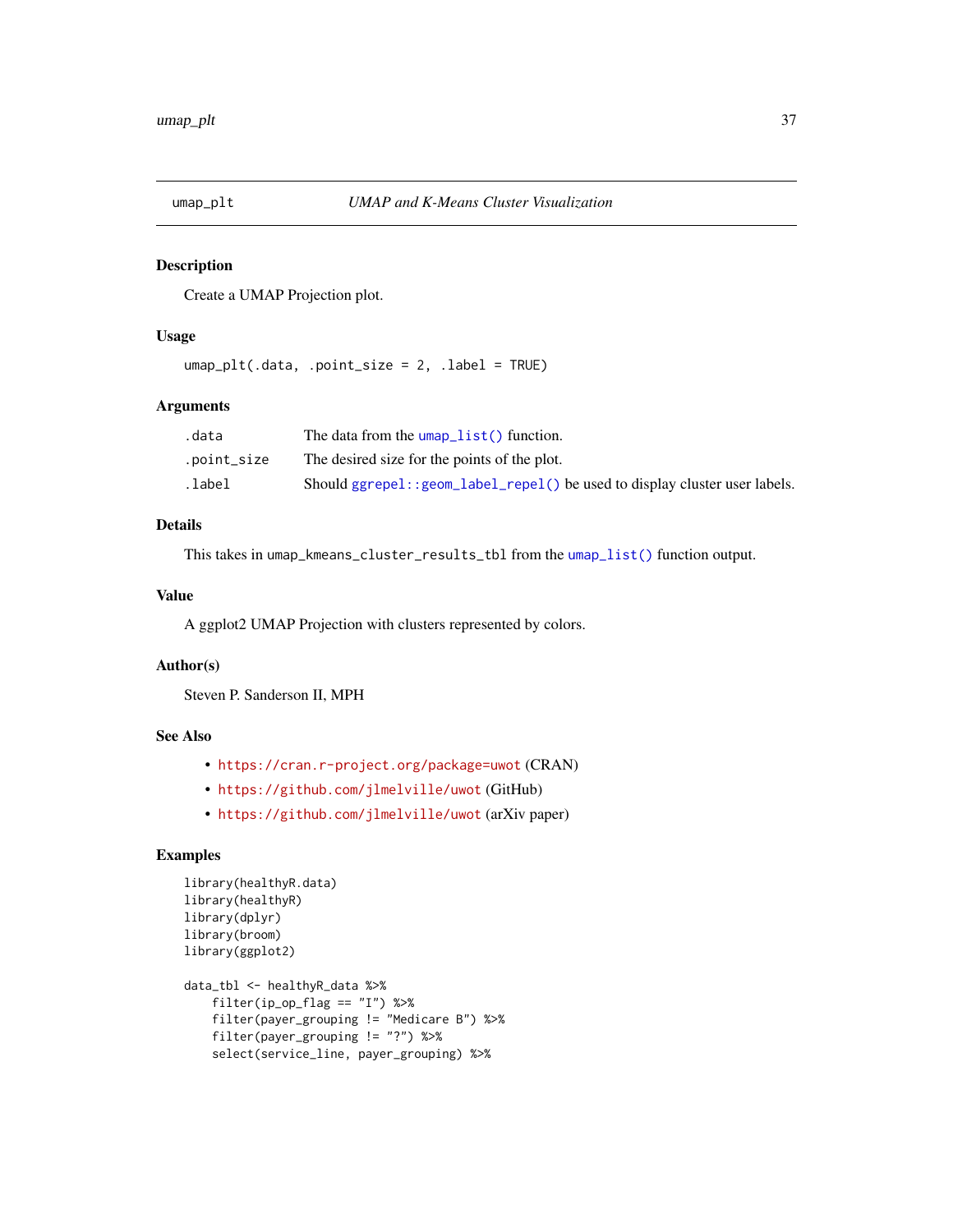```
mutate(record = 1) %>%
   as_tibble()
uit_tbl <- kmeans_user_item_tbl(
  data = data_tbl
  , .row_input = service_line
  , .col_input = payer_grouping
   , .record_input = record
 )
kmm_tbl <- kmeans_mapped_tbl(uit_tbl)
ump_lst <- umap_list(.data = uit_tbl, kmm_tbl, 3)
umap_plt(.data = ump_lst, .point_size = 3)
```